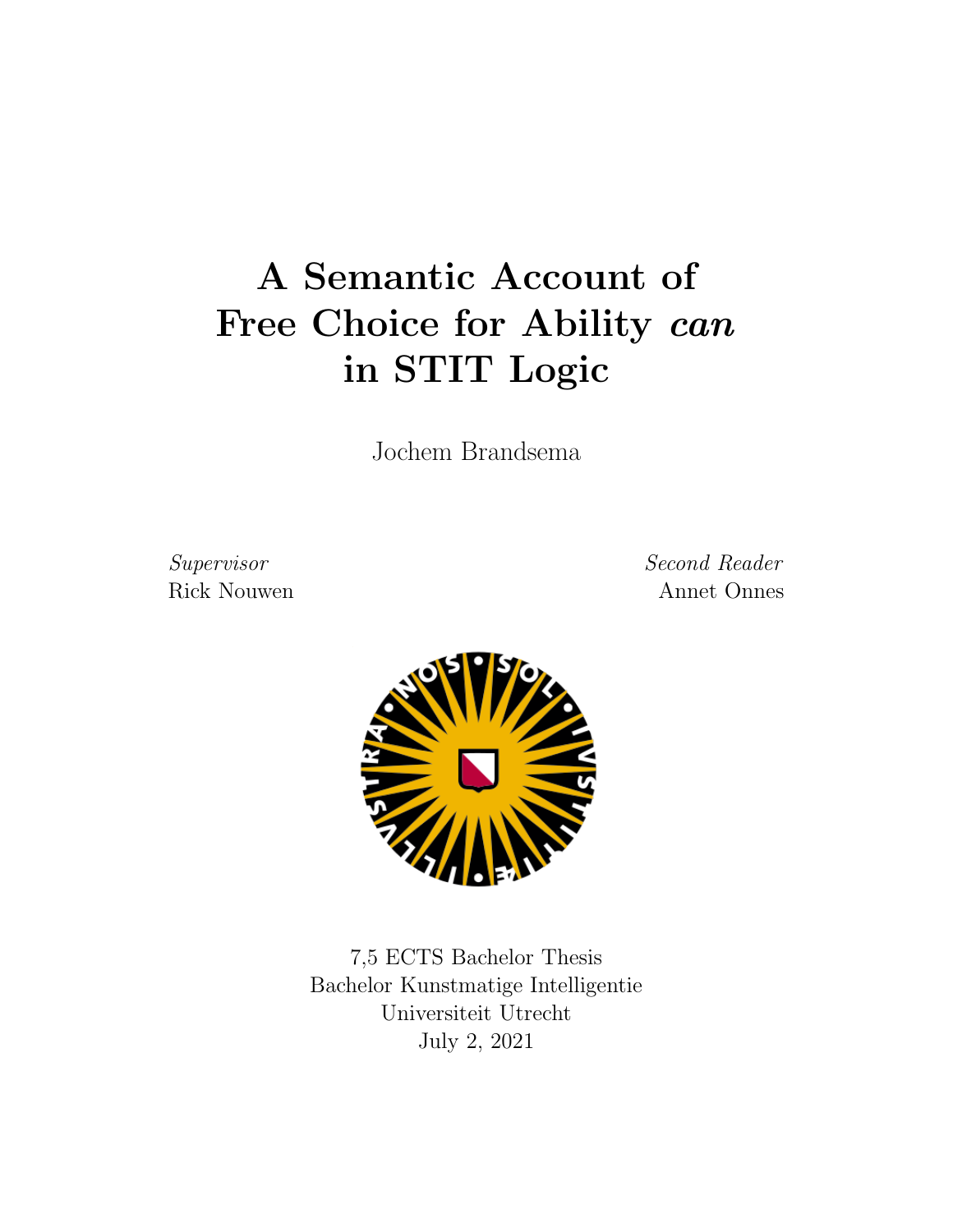#### Abstract

The free choice effect appears in natural language when an interaction between a disjunction and a modal gives rise to a quasi-conjunctive interpretation. Problematic is that free choice inferences are not valid in classical modal logic. Free choice inferences are typically studied for the deontic modal may, but have also been observed for other modals, including ability can. STIT logic is a framework that can model agency, but it does not account for free choice inferences for ability modals. Fusco (2020) offers a semantic account for free choice ability with possible world semantics. In this thesis, I incorporate elements from from her account into STIT logic in order to create a modified version of STIT logic in which free choice inferences are valid for ability can. These elements include a two-dimensional account of disjunction that is sensitive to the 'actual world', and a view of ability as the historical possibility to externally realize something. This resulted in a STIT logic in which disjunctions are treated non-classically when in the scope of modal operators, allowing for free choice ability inferences.

Keywords: free choice, STIT logic, semantics, ability modals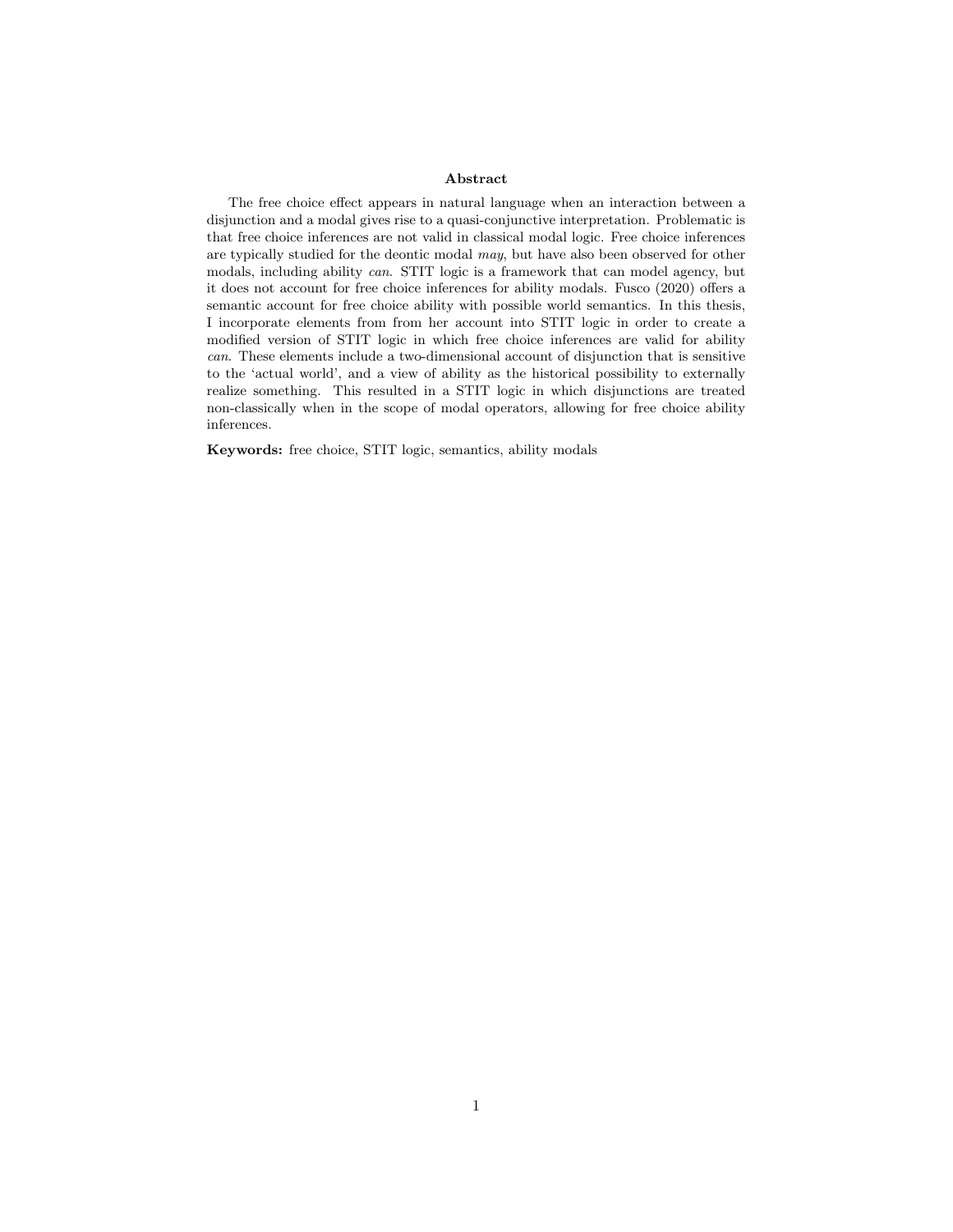## Contents

|              | 1 Introduction                                                                                                                                                              | 3                      |
|--------------|-----------------------------------------------------------------------------------------------------------------------------------------------------------------------------|------------------------|
| $\mathbf{2}$ | Free Choice<br>2.1<br>2.2                                                                                                                                                   | $\boldsymbol{\Lambda}$ |
|              | 3 STIT Logic<br>3.1<br>$3.2\phantom{0}$                                                                                                                                     | 8<br>8<br>10           |
|              | 4 Fusco's Account of Free Choice Ability<br>4.1<br>Nonspecific De Re Disjunction $\ldots \ldots \ldots \ldots \ldots \ldots \ldots \ldots \ldots 12$<br>4.2<br>4.2.2<br>4.3 | 12<br>14               |
| $5^{\circ}$  | Fusco and STIT Logic                                                                                                                                                        | 16                     |
| 6            | <b>Discussion</b>                                                                                                                                                           | 19                     |
|              | Appendix                                                                                                                                                                    |                        |
|              | References                                                                                                                                                                  |                        |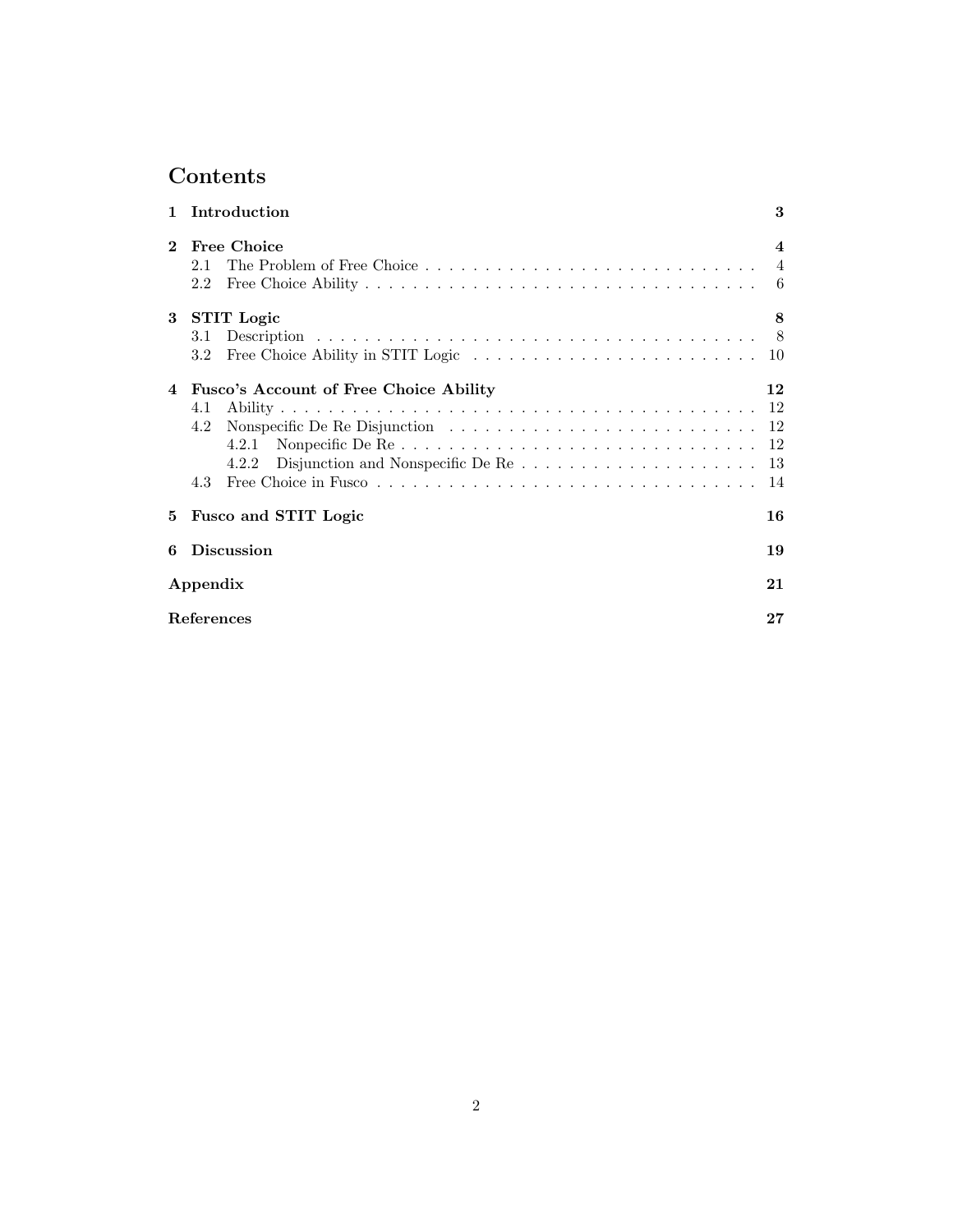## 1 Introduction

One of the main goals in AI is to develop agents that display intelligent behavior. The tasks of some of these agents might involve interpreting natural language produced by customers. The agents then might need to reason with the information they received and make inferences on which action they should take. Examples of such agents include chat bots, virtual assistants, or companion robots. These agents need to translate that natural language to some formal system with the appropriate semantics, so it can reason with the information provided by the customer and make inferences. A famous example of such a logical framework and semantics is modal logic with Kripke semantics. There are however cases where sentences in natural language are translated in such systems in such a way that incorrect inferences can be made or that correct inferences cannot be made. This thesis will consider one of these problems, called the free choice effect.

The free choice effect involves a certain interaction between a disjunction and a modal operator. The problem was introduced for deontic modals by Kamp  $(1974)^1$ , who named it free choice permission. Sentence (1) is an example of free choice permission. From sentence (1), we can infer both sentence (2) and sentence (3). The agent (you) is allowed a free choice between going to the beach or to the cinema.

- (1) You may go to the beach or to the cinema.
- (2) You may go to the beach.
- (3) You may go to the cinema.
- $(4) \triangle (p \vee q) \rightarrow \triangle p \wedge \triangle q$

The inference from  $(1)$  to  $(2)$  and  $(3)$  can be translated into modal logic as  $(4)$ , where the diamond represents the deontic may. This inference is however invalid in classical deontic logics.

The free choice effect is usually studied for deontic may, but can be observed for all sorts of modalities. One modality of particular interest for this thesis is ability. An example of this modality is the verb can as in the sentence "I can speak French". STIT logic is a wellknown logic for modelling agency. In standard STIT logic however, free choice inferences are invalid. The research question of this thesis is whether STIT logic can be modified in such a way that free choice follows for ability modals.

In order to answer this question, I will first describe the free choice problem in a general fashion, then I will zoom in on free choice ability. I will then discuss one specific proposed solution to free choice ability, namely Fusco (2020), who uses a Kripke-style semantics to solve free choice. I will then try to apply ingredients from Fusco's account to STIT logic, to create a framework that handles free choice for ability modals correctly.

 ${}^{1}$ Kamp was not the first to point this out, but he was the one who introduced the problem in linguistics, as it was treated as a logical problem before, see (Meyer, 2016).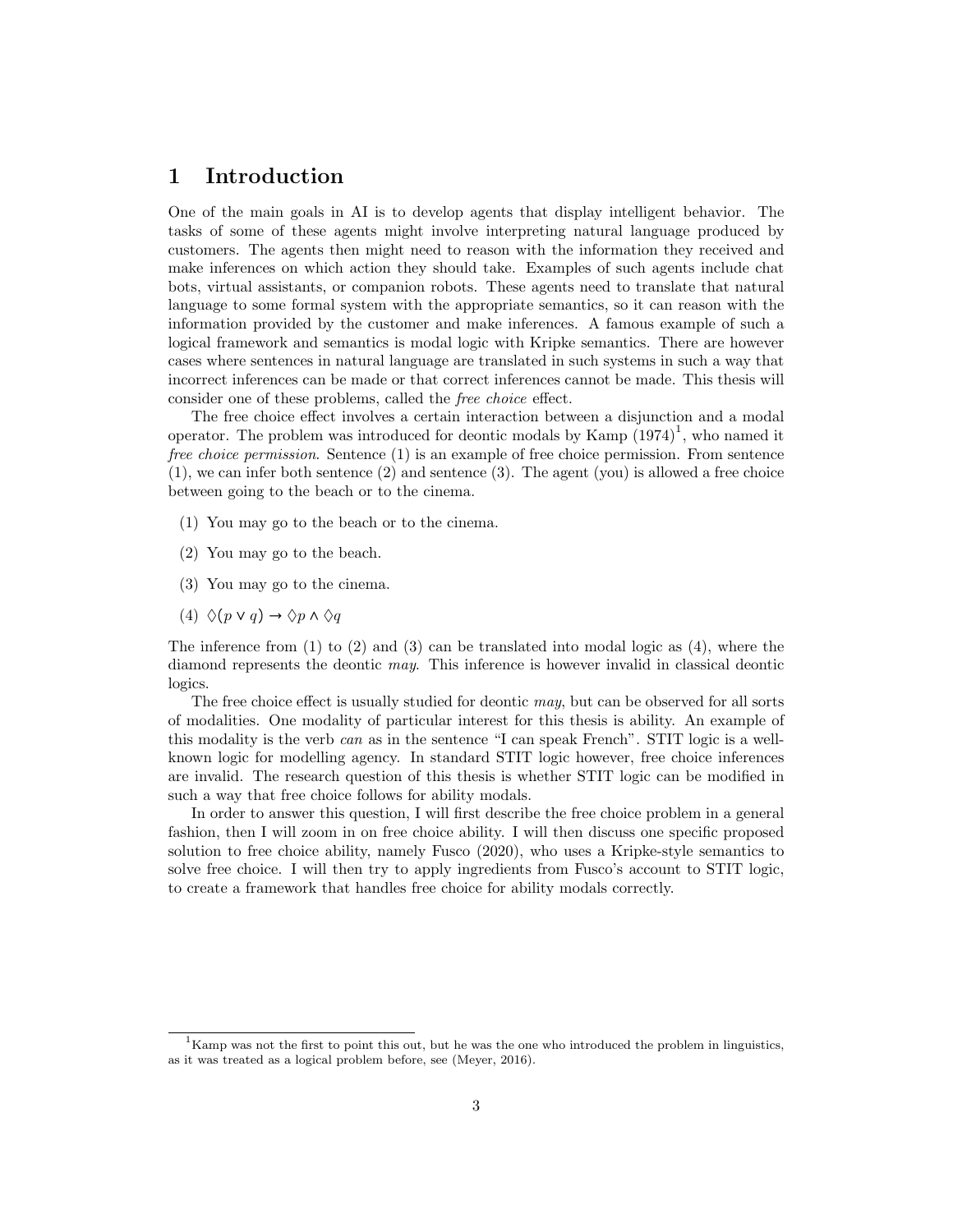## 2 Free Choice

#### 2.1 The Problem of Free Choice

Disjunctions are often used to express uncertainty about something. When I am unsure whether John ate an apple or a pear, but know that he ate at least one of those, I could express this by saying  $(5)$ . From that statement, a listener would not be able to infer  $(6)$ , neither would they be able to infer (7). We can only conclude that John consumed at least one of the  $two^2$ .

- (5) John ate an apple or a pear.
- (6) John ate an apple.
- (7) John ate a pear.

This pattern can also be seen for the disjunction operator of classical logic, ∨, which expresses that at least one of its arguments is true. From the logical statement that  $a \vee p$ , we cannot infer the truth of  $a$ , nor can we conclude that  $p$  must hold. We can however infer that at least one of them is true. Because of this similarity, the ∨ operator is typically used for translating the word or to logic.

However, something strange happens when we include the deontic modal may, as in  $(8)$ . Suddenly, we can can conclude that both  $(9)$  and  $(10)$  are true. It seems like may does something to *or* that makes it possible to infer the truth of both disjuncts.

- (8) John may eat an apple or a pear.
- (9) John may eat an apple.
- (10) John may eat a pear.

The standard way of modelling a modal like may, is with modal logic. Here, may is translated as the existential modal operator  $\Diamond$ . We can thus translate (8) to modal logic as  $\Diamond(a \vee p)^3$ . Formulas in modal logic are interpreted using possible world semantics. We say  $\Diamond \varphi$  is true if and only if there is some possible world (in case of deontic modality, we would say an *allowable* world) such that  $\varphi$  is true in that world (Garson, 2021).

- $(11) \triangle (a \vee p)$
- $(12)$   $\Diamond a$
- $(13)$   $\Diamond p$

Using this interpretation of  $\Diamond$ , could we infer from the truth of (11) the truth of (12) and the truth of (13)? The answer is clearly no. We could imagine some model with a possible world where only  $a$  is true. This would mean that both  $(11)$  and  $(12)$  are valid, but we don't have a world where p is true, so (13) is false. Just like  $a \vee p$  does,  $\Diamond(a \vee p)$  just guarantees that at least one disjunct is true. We cannot conclude for a specific disjunct its truth.

It appears that (8) has some sort of conjunctive interpretation. It is however clearly different from the corresponding conjunction as in (14):

<sup>&</sup>lt;sup>2</sup>Typically, we would also conclude that John didn't eat both, something that is not accounted for by the classical interpretation of disjunction.

<sup>&</sup>lt;sup>3</sup>Alternatively, we could translate it as  $\Diamond a \vee \Diamond p$ . This would have a different logical form than  $\Diamond (a \vee p)$ .  $\Diamond(a\vee p)$  would have to the logical form [John may [[eat an apple] or [eat a pear]]], while  $\Diamond a\vee \Diamond p$  would denote [[John may [eat an apple]] or [John may [eat a pear]]]. Both formulas are however equivalent in modal logic.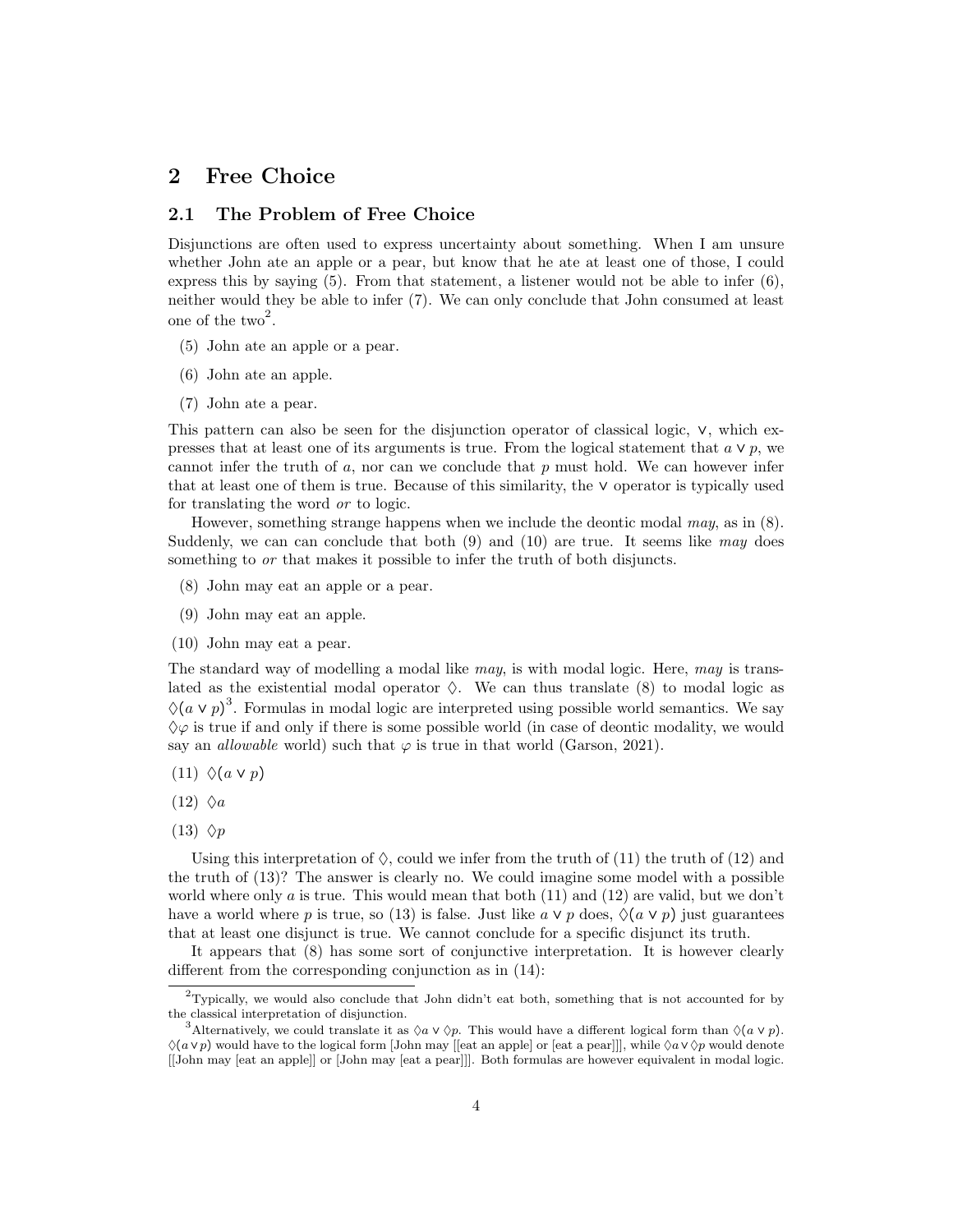(14) John may eat an apple and a pear.

In (14), John is given permission to eat both fruits. In (8) on the other hand, John is not explicitly allowed to eat both. In fact, it seems to constrain him to eating only one. He gets to choose one of them.

Apparently, we can't solve this problem by simply interpreting or as and. There is a discrepancy between what we can infer in natural language and what we can infer in modal logic. We can thus attempt to somehow change the logic. We could try to add a 'free choice axiom' to our logic, like (15):

(15) Free choice axiom:  $\Diamond(\varphi \lor \psi) \rightarrow \Diamond \varphi \land \Diamond \psi$ 

(16)  $\Diamond \varphi \rightarrow \Diamond (\varphi \vee \psi)$ 

We would first of all need a new interpretation for modal logic, as possible world semantics predicts the validity of (16). Combining (16) with the free choice axiom, we could derive  $\Diamond \psi$  from  $\Diamond \varphi$ . For deontic modality, this would mean that being allowed something implies being allowed everything, which is clearly not the case in natural language. Also, (16) is clearly not valid in natural language, demonstrated by the lack of entailment from (9) to (8), strengthening the need for a new interpretation of modal logic.

However, consider the following derivation:

 $\Diamond(\neg \varphi \lor \neg \psi) \rightarrow \Diamond \neg \varphi$  Free choice axiom  $\neg \Diamond \neg \varphi \rightarrow \neg \Diamond (\neg \varphi \lor \neg \psi)$  Modus tollens  $\Box \varphi \rightarrow \Box \neg (\neg \varphi \vee \neg \psi) \qquad \Box \varphi \leftrightarrow \neg \Diamond \neg \varphi$  $\Box \varphi \rightarrow \Box (\varphi \wedge \psi)$  De Morgan's law

We derived (like Kamp (1974) did) the inference from  $\Box\varphi$  to  $\Box(\varphi \wedge \psi)$ . The universal modal operator  $\Box$  models obligation in deontic logic. Our free choice axiom allowed us to derive that from "John must eat an apple", we would be able to infer "John must eat an apple and a pear", which is clearly unacceptable. None of our inference steps used any theorems derived from possible world semantics (the justification of the third step is based on the logical definition of  $\Diamond$  and  $\Box$ , not on their possible worlds interpretations). It thus seems impossible to create a logic that allows for free choice, while avoiding this inference.

Therefore, instead of trying to solve it logically, most accounts since Kamp approach it linguistically. Most of these accounts can be categorized as either a semantic or a pragmatic approach (Meyer, 2016). Semantic accounts change the semantic denotation of disjunction or the modal operator to make the free choice schema valid. Semantic analyses include Aloni (2007), Geurts (2005), Simons (2005), and Zimmermann (2000). Also Fusco (2020) proposes a semantic analysis, which I will discuss in section 4, and the account that I will propose is semantic as well.

Pragmatic analyses on the other hand maintain the standard denotation for the disjunction and the modal, but reach the desired effect by adding assumptions about the pragmatics involved. This may include assumptions about implicatures (something that is implied by a statement, even though it's is not stated explicitly) or reasoning about the speaker's intentions. Pragmatic analyses include Chemla (2009), Franke (2009), Kratzer and Shimoyama (2002), and Vainikka (1987). For a discussion of pragmatic approaches with regard to free choice for ability modals, see Nouwen (2018).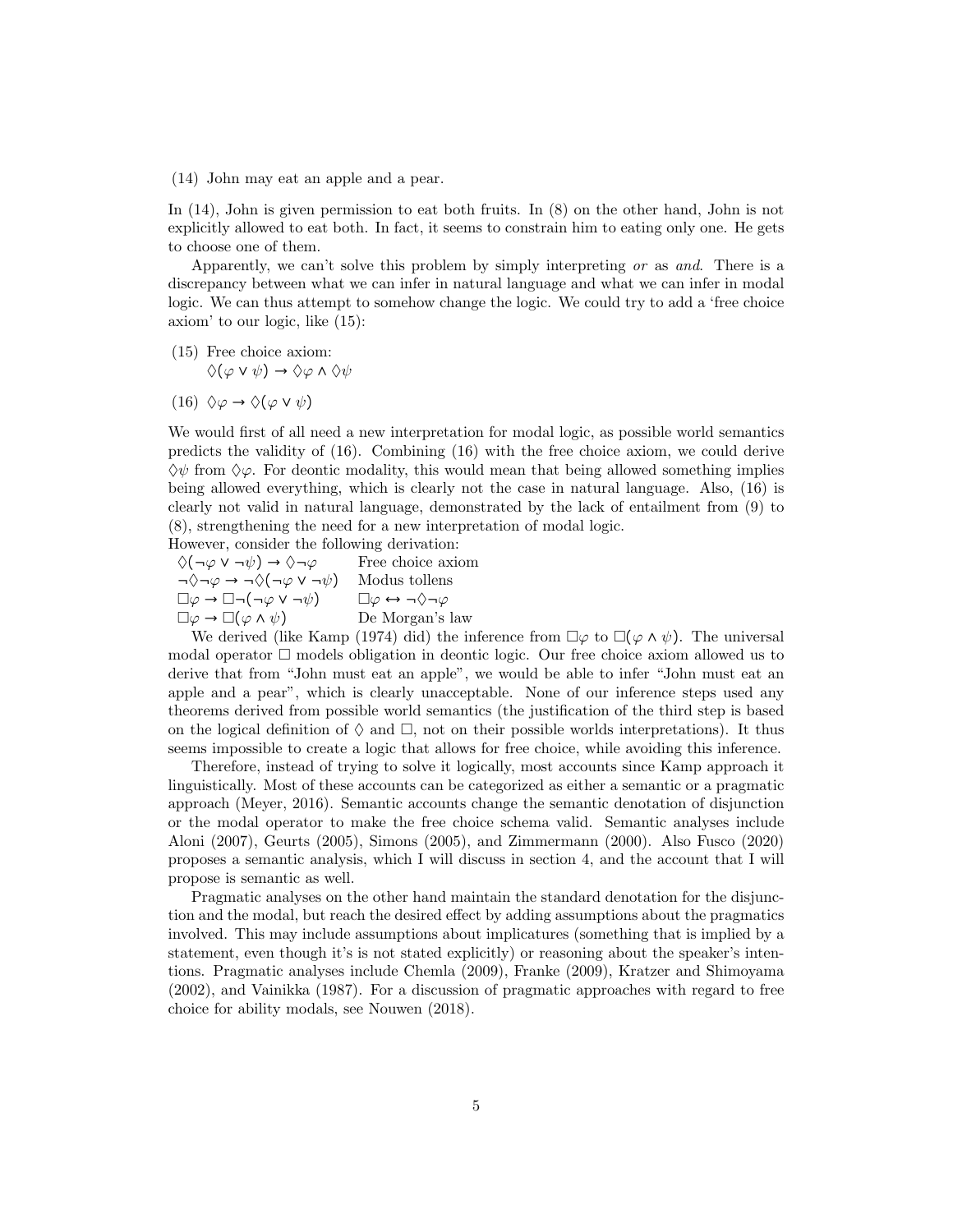#### 2.2 Free Choice Ability

The free choice effect is most famous with deontic modals, but it can also be observed for other modalities, consider for example (17) and (18):

- (17) Mary might be in London or in Paris.
- (18) I can meet on monday or on tuesday.

The free choice effect can be observed for (17) as well (be it that there is not actually anything to choose). This is a case of epistemic modality, where *might* can be modelled in modal logic using the existential modal operator  $\Diamond$ , just like may. Similarly, (18) is an example of circumstantial modality and again, free choice follows. The free choice effect is clearly not just a deontic phenomenon. In fact, it is thought to be valid for any (existential) modality (Meyer, 2016).

Before we go into the question whether free choice is available for ability, we need to briefly consider what ability is. Ability is usually associated with the word can, but it must be noted that can can also express other modalities. For example, (19) is a clear example of ability, but (20) up to (22) are examples of respectively deontic, epistemic, and circumstantial modalities.

- (19) I can run a marathon.
- (20) You can take a seat.
- (21) There can be lots of fish here.
- (22) I can come in the evening.

But can the can of ability be considered an existential modal like the other ones? Kenny (1976) argued that it cannot. He conceived of a situation with a deck of cards with the blind side up, where the speaker, who does not know which card is where in the stack, can rightfully utter (23), but not (24).

- (23) I can bring it about that either I am picking a red card or I am picking a black card.
- (24) Either I can bring it about that I am picking a red card or I can bring it about that I am picking a black card.

This suggests that ability can is not like deontic may or epistemic might, since  $\Diamond(\varphi \vee \psi) \rightarrow$  $\Diamond \varphi \lor \Diamond \psi$  is a theorem in modal logic. Moreover, the lack of entailment from (23) to (24) seems to deny free choice ability. On the other hand, Geurts (2010) notes the entailment from (25) to (26) and (27), clearly a free choice reading.

- (25) Betty can balance a fishing rod on her nose or on her chin.
- (26) Betty can balance a fishing rod on her nose.
- (27) Betty can balance a fishing rod on her chin.

So apparently, the free choice effect is available for ability. This raises the question how we can explain the lack of entailment from  $(23)$  to  $(24)$ . Here is what I think about it: imagine being in the situation sketched by Kenny, and the person in front of you utters (23). I would then expect that the speaker is about to perform a magic trick, so (24) does follow. If the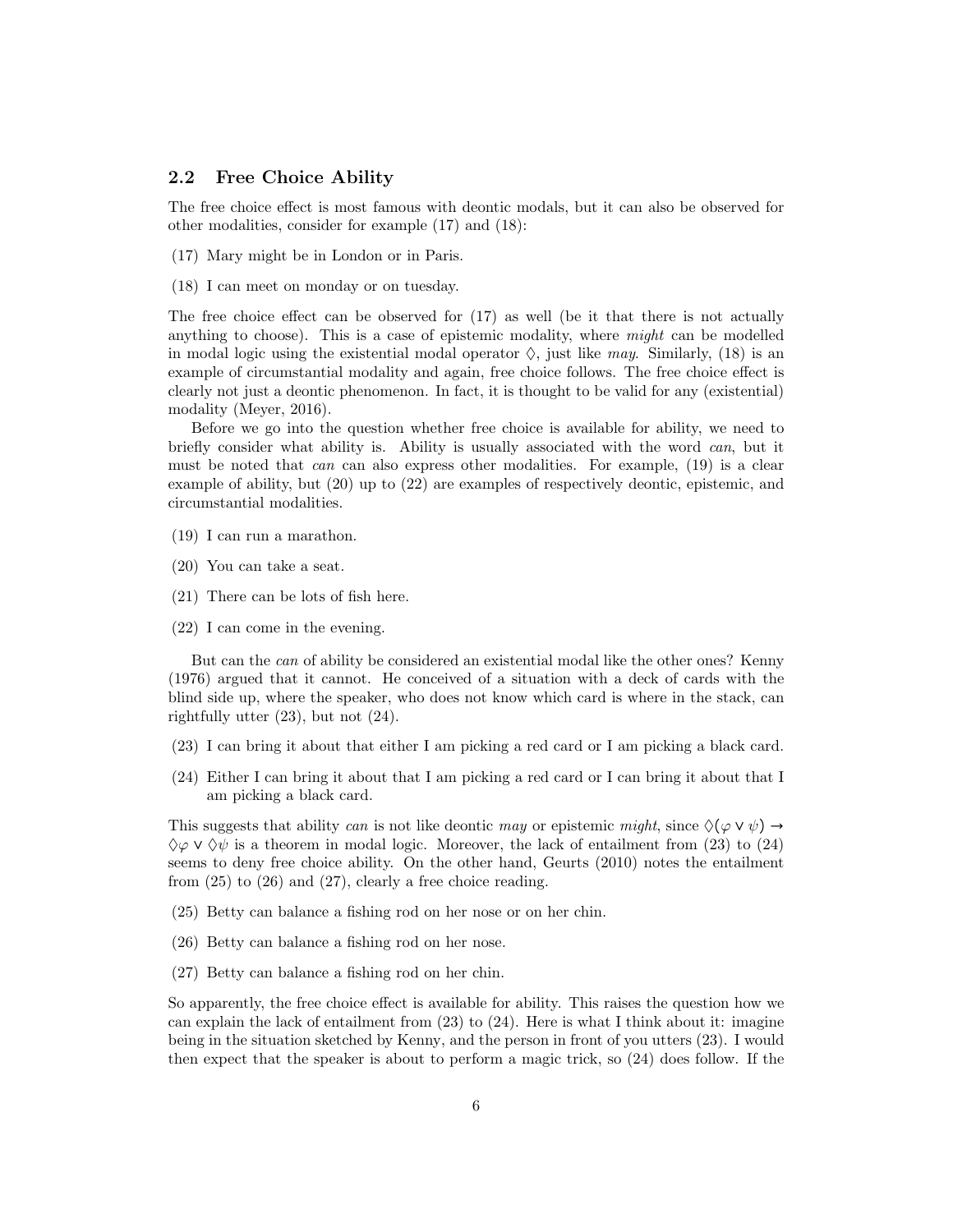person cannot guarantee that he will pick the color of his liking, then I don't think he is in a position to say  $(23)^4$ .

In conclusion, (25) is strong evidence for the availability of free choice for ability. The lack of entailment from (23) to (24) is doubtful. Hence, I will assume for the remainder of this thesis that free choice is a phenomenon that is generally available for ability. Returning to the question whether ability can can be considered an existential modal: there are analyses which treat ability that way (see for example Kratzer (1977) and Mandelkern, Schultheis, and Boylan (2017)). As we will see later in this thesis, I will instead treat it (like Fusco (2020) and Horty and Belnap (1995)) as a combination of an existential and a universal modal.

 $^{4}$ More precisely, he can not make the claim that he has the ability to pick a red or a black card. He could rightfully say "I can either pick a red card or a black card", but this appears to have an epistemic reading of can instead of an ability one (and hence, free choice clearly follows).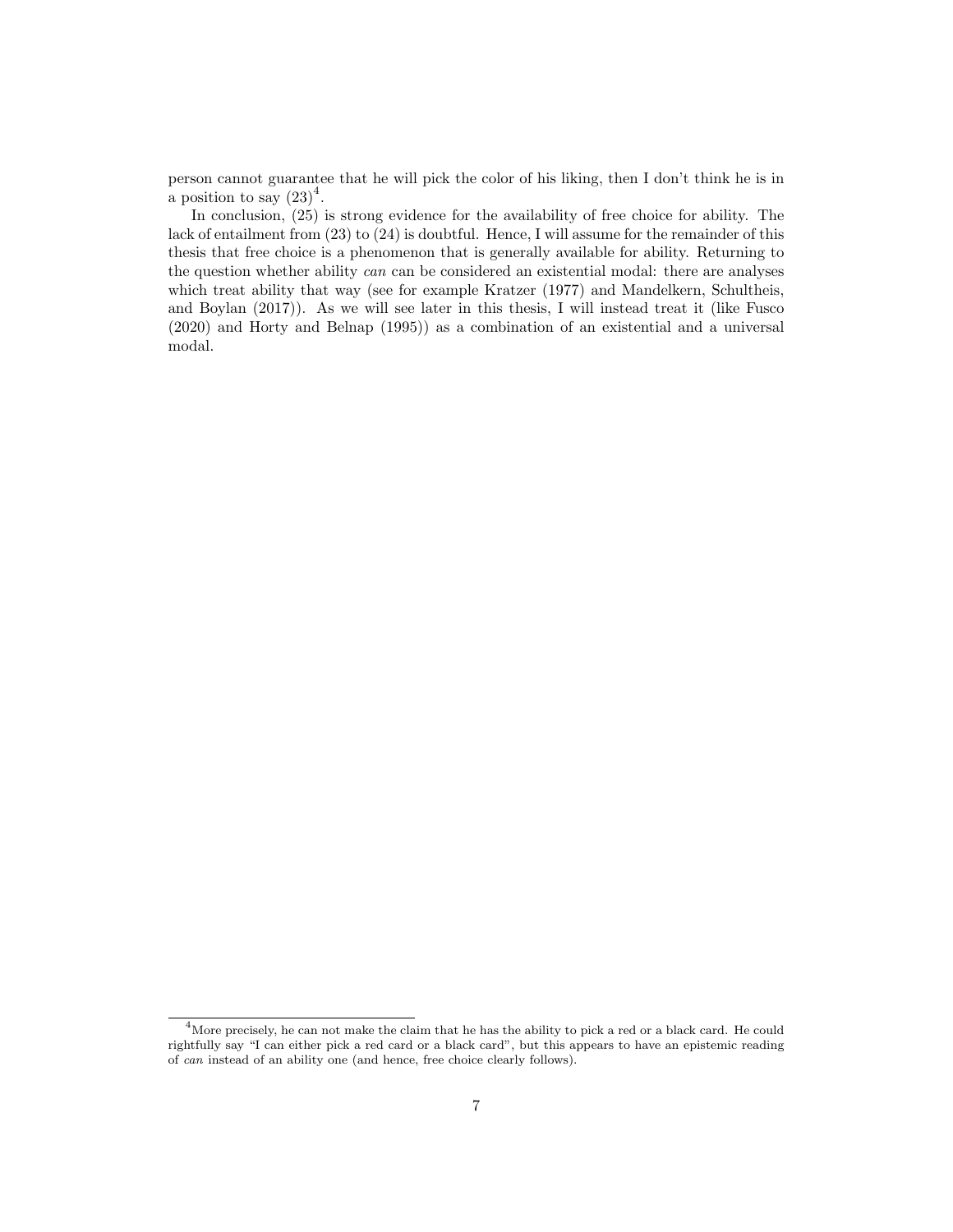## 3 STIT Logic

#### 3.1 Description

STIT Logic is a logical framework that is suitable for modelling agents and their choices as well as time, in the sense of what is earlier and what is later. It adds the *stit* operator to the language of propositional logic, 'stit' being an acronym for 'sees to it that'. My description here is more or less a summary of chapter 2A from Belnap, Perloff, and Xu (2001). A more comprehensive description can be found there.



Figure 1: A depiction of a branching time tree, containing moments (labeled  $m_x$ ) and histories (labeled  $h_x$ ). Figure from Belnap et al. (2001).

STIT logic is founded on the theory of branching time, which was introduced by Prior (1967) and has been further developed by Thomason (1970, 1984). A frame consists of a set T, containing a set of nodes called *moments*, and a tree-ordering  $\lt$ . When we have two moments m and n and it is true that  $m < n$ , this can be thought of as that m happens in the past compared to  $n$ . The tree-like nature of  $\lt$  allows us to follow a branch from a root moment to a leaf moment. We call such a maximal branch a *history*. We can consider a history as a possible course of events. We write  $H_m$  to denote the set of all histories through a moment  $m$ . In figure 1, an example tree has been drawn, where going upward represents going forward in time. We can see for example, that  $m_1 < m_4$ , or that  $H_{m_2} = \{h_2, h_3\}$ .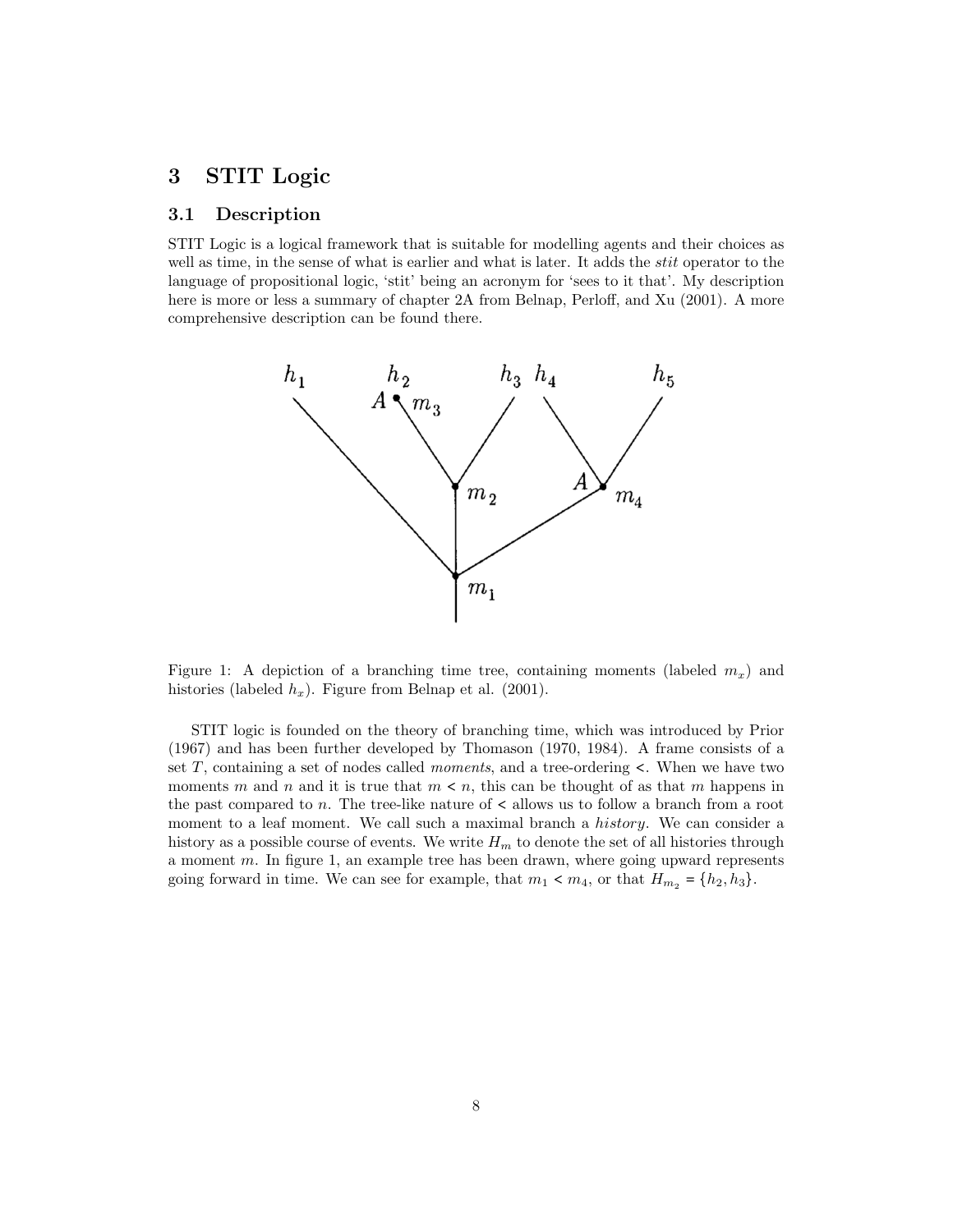

Figure 2: A depiction of choice cells at different moments. Figure from Belnap et al. (2001).

A STIT frame consists of such a tree, complemented with a set of agents and a choice function. For any moment m and agent  $\alpha$ , this choice function provides a partitioning  $Choice_{\alpha}^{m}$  of  $H_{m}$ , the set of all histories through m. The equivalence classes of this partition are called choice cells. As the name suggests, these choice cells can be thought of as the choices an agent has at a particular moment. A single choice cell may contain multiple histories (and therefore multiple possible futures), reflecting the intuition that the agent may not have the power to select any single history, but can narrow down what histories are possible by making certain choices. We write  $\widehat{Choice}_{\alpha}^{m}(h)$  to denote the choice cell in  $m$  that  $h$  is part of. Figure 2 illustrates choice cells for some agent in different moments. We can see here that the agent has three options at  $m_1$ , but only one option (so effectively no choice) at  $m_3$ .

A STIT model adds a valuation function to a STIT frame. This function maps any atomic variable to a set of points of evaluation, where a point of evaluation is a momenthistory pair. The truth conditions for atomic variables and Boolean operators like negation, conjunction, and disjunction are defined the regular way.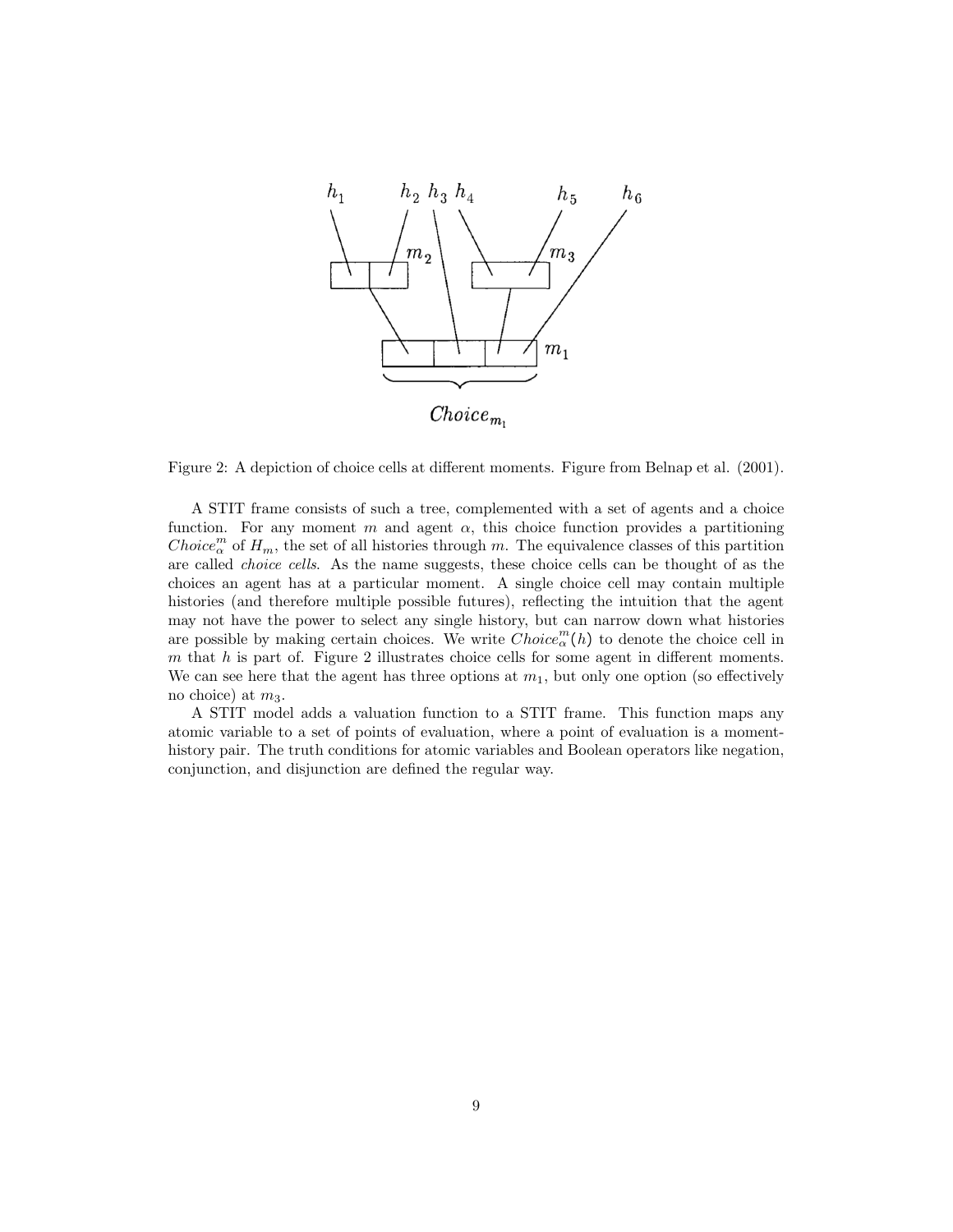

Figure 3: A model in which  $m/h_1 \vDash [\alpha \text{ dist } : A]$  and  $m/h_2 \vDash [\alpha \text{ dist } : A]$  are true, as A is true in both histories in their choice cell and there is a history  $(h_3 \text{ and } h_5)$  in which A is false. In the other histories,  $\lceil \alpha \; \text{dstit} \colon A \rceil$  is false, as they are in choice cells that contain histories where A is false. Figure from Horty and Pacuit  $(2017)$ .

The language of STIT logic consists of the language of propositional logic extended with the stit operator. We write  $\lbrack \alpha \ \text{stit} \ \cdotp \varphi \rbrack$  to denote that agent  $\alpha$  sees to it that  $\varphi$ . There are multiple different *stit*-operators. One of them is *deliberative stit*, or *dstit*. According to Belnap et al.,  $\lceil \alpha \text{ distit} \rceil$  should be interpreted as "that  $\varphi$  is guaranteed by the present choice of  $\alpha$ ". In a moment-history pair  $m/h$ ,  $\lceil \alpha \, \text{dstit} \, : \, \varphi \rceil$  holds if and only if two conditions are satisfied. The first condition, often called the positive condition, is that for each  $h' \in Choice_{\alpha}^{m}(h)$ , it is true that  $m/h \models \varphi$ . In words,  $\varphi$  needs to hold in every history in the choice cell that h is in. This condition seems obvious: clearly,  $\alpha$ 's choice would not guarantee  $\varphi$  if their choice might result in a future in which  $\varphi$  is false. More interesting is the second condition, or the negative condition. This condition states that there must be a history  $h''$  in  $H_m$  in which  $\varphi$  is false. The intuition behind this is that  $\alpha$ 's choice must have actually mattered, that they could have made a choice that didn't guarantee  $\varphi$ , as it would not make sense for someone to deliberate something that is already settled. Figure 3 shows an example where  $\lceil \alpha \; \text{dstit} \; : \; A \rceil$  is true. An alternative to dstit is Chellas stit or  $cstit$  (Segerberg, Meyer, & Kracht, 2020). It's truth condition is the same as  $dstit$ 's positive condition, lacking the negative condition.

Some additional operators include historical possibility and historical necessity. It is historically possible at a moment m that  $\varphi$ , denoted  $\Diamond \varphi$ , if and only if there is a history h in  $H_m$  such that  $m/h \models \varphi$ . Historical necessity,  $\Box \varphi$ , holds at m if and only if for all histories  $h \in H_m$ ,  $m/h \vDash \varphi$ . The truth of historical possibility and necessity is thus not sensitive to the history in which they are evaluated, only to their moment.

#### 3.2 Free Choice Ability in STIT Logic

To look at free choice ability in STIT logic, we first need a way to describe ability in it. Horty and Belnap (1995) propose to use a combination of historical possibility and dstit. The formula  $\Diamond \alpha \, \text{d} s t i t : \varphi$  thus means that  $\alpha$  is able to see to it that  $\varphi$ . Note that the evaluation of such a formula does not depend on the history of evaluation, only on the moment in which it is evaluated. For some agent to be able to  $\varphi$ , the following two conditions need to hold: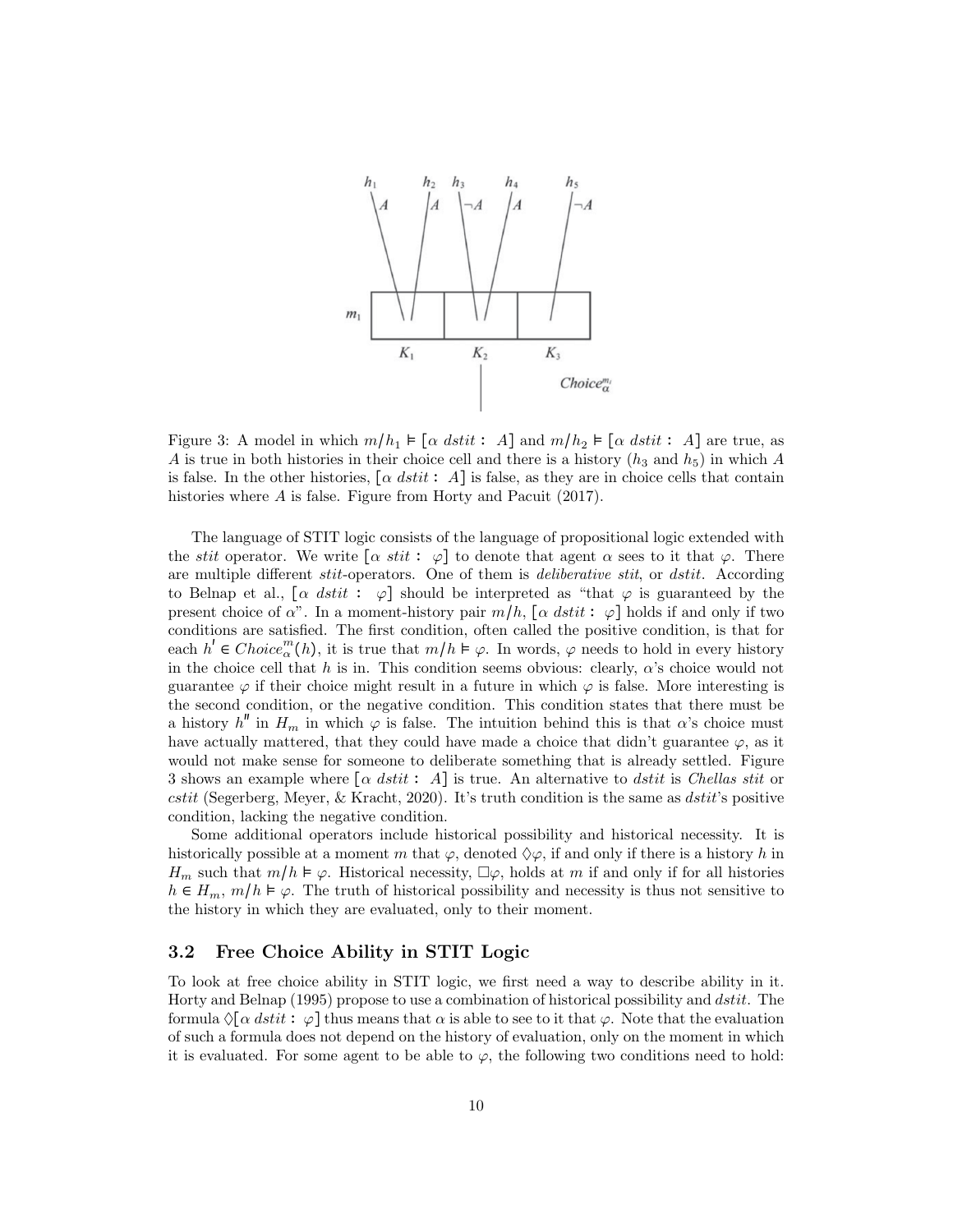(i) there is a choice cell in which  $\varphi$  is valid in all histories and (ii) there is a history in which  $\varphi$  is false. An alternative definition of ability would a combination of historical possibility and *cstit* instead of *dstit*. In this case, only the first of the aforementioned conditions need to hold. Note that ability is thus not considered an existential modal in this analysis, but a combination of an existential and a universal modal.



Figure 4: Counterexample demonstrating that free choice does not follow. For each history, only variables that are true are shown (so a variable that is not shown is false).

It is not difficult to see that free choice does not follow from these definitions. Figure 4 shows a countermodel. In this model, there is a choice cell  $(K_1)$  in which  $p \vee q$  is true in all histories, and there is a history  $(h_3)$  in which it is false, satisfying the conditions for both the dstit as the cstit definition of saying the agent is capable of  $p \vee q$ . There is however no choice cell in which  $p$  is valid in all histories, so according to both definitions the agent is not able to  $p$ , and the same thing is the case for  $q$ . We can thus conclude that not only (using C for ability)  $C(p \vee q) \nrightarrow C(p) \wedge C(q)$ , but even  $C(p \vee q) \nrightarrow C(p) \vee C(q)$ . This is an interesting contrast to existential modals, as  $\Diamond(p \lor q) \to \Diamond p \lor \Diamond q$  is a theorem in standard modal logic as well as STIT logic. Horty and Belnap (1995) as well as Horty and Pacuit (2017) see this as an advantage of this interpretation of ability, because it complies with Kenny's card case. However, as I discussed before, I consider the lack of entailment in that case doubtful and I assume that the free choice effect generally holds for ability.

Clearly, STIT logic doesn't correctly handle free choice ability cases. As we will see in the remainder of this thesis, the key to a solution for this lies in the definition of disjunction.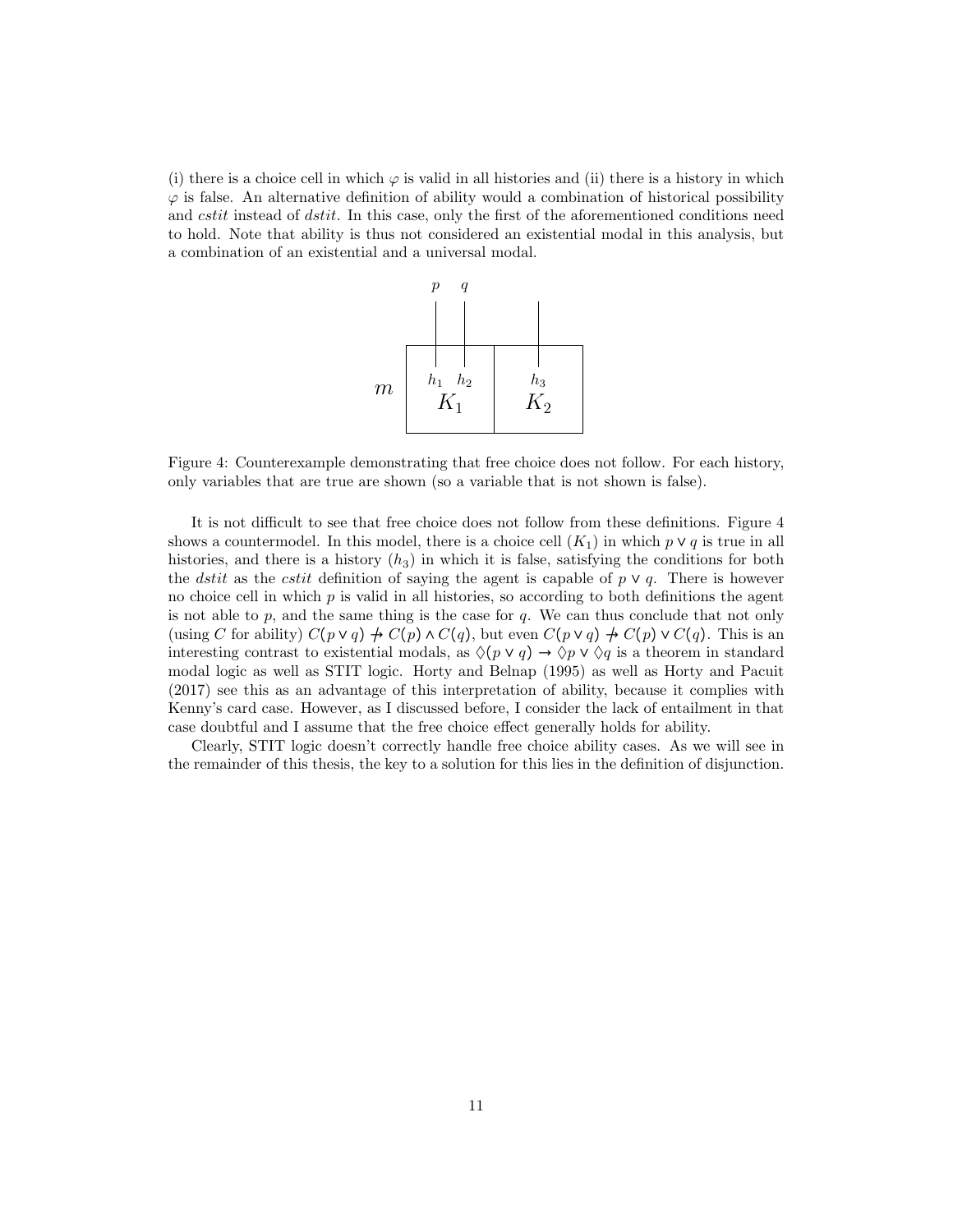## 4 Fusco's Account of Free Choice Ability

Fusco (2020) proposes a framework of ability that handles free choice for ability. Her framework uses a historical modal base with a set of possible worlds. In this section, I will discuss Fusco's views on ability and disjunction and how these give rise to free choice.

#### 4.1 Ability

In her discussion of when an agent  $\alpha$  is able to  $\varphi$ , Fusco starts with the account of Mandelkern et al. (2017). They start from the idea that saying that " $\alpha$  can  $\varphi$ " means that "if  $\alpha$  tried to  $\varphi$ , then  $\alpha$  would  $\varphi$ ". This might seem plausible, however, Mandelkern et al. come up with a case where this definition clearly fails. Imagine some situation where John is in an elevator with incorrectly wired buttons: the button for the first floor will take him to the basement and vice versa. John does not know about this defect, so according to the schema, (28) would be false: if John tried to take the elevator to the basement, he would actually bring it to the first floor.

- (28) John can take the elevator to the basement.
- (29) John can take the elevator to Budapest.

This contradicts our intuitions, which tell us that John can do (28), especially compared to a sentence like (29), which is clearly false (assuming the elevator isn't already in Budapest). Fusco argues this might be explained by distinguishing between intensional and extensional readings of *realizing* some outcome. Mandelkern et al.'s definition of ability is based on an intensional reading of realization, because the agents beliefs about their actions matter to whether they realize something. John believes that pressing the button that says 'basement' will bring him to the basement, and thus intensionally tries to realize going to the basement. Extensional realizition on the other hand is independent from the agent's inner states. Given that intensional realization causes this problem, Fusco proposes a reading of ability that depends on extensional realization.

According to Fusco, (28) is true because there is something John can do, namely pressing the button with a one it, that will cause him to extensionally realize the elevator going to the basement. On the other hand, there is nothing he can do to realize the elevator going to Budapest in any way, and therefore (29) is false. We say that it is historically possible for John to externally realize that the elevator goes to the basement, but it is not a historical possibility for him to externally realize that the elevator goes to Budapest. Fusco's definition of ability is thus that " $\alpha$  can  $\varphi$ " if and only if it is historically possible for  $\alpha$  to externally realize  $\varphi$ . In the historical modal base, this means that there is some world w in the modal base, such that  $\varphi$  is valid in all worlds that can be reached from w.

#### 4.2 Nonspecific De Re Disjunction

Fusco claims that disjunction can give rise to a *nonspecific de re* reading. I will start this subsection by describing nonspecific de re, and then I will discuss the connection with disjunctions.

#### 4.2.1 Nonpecific De Re

Consider the following sentence: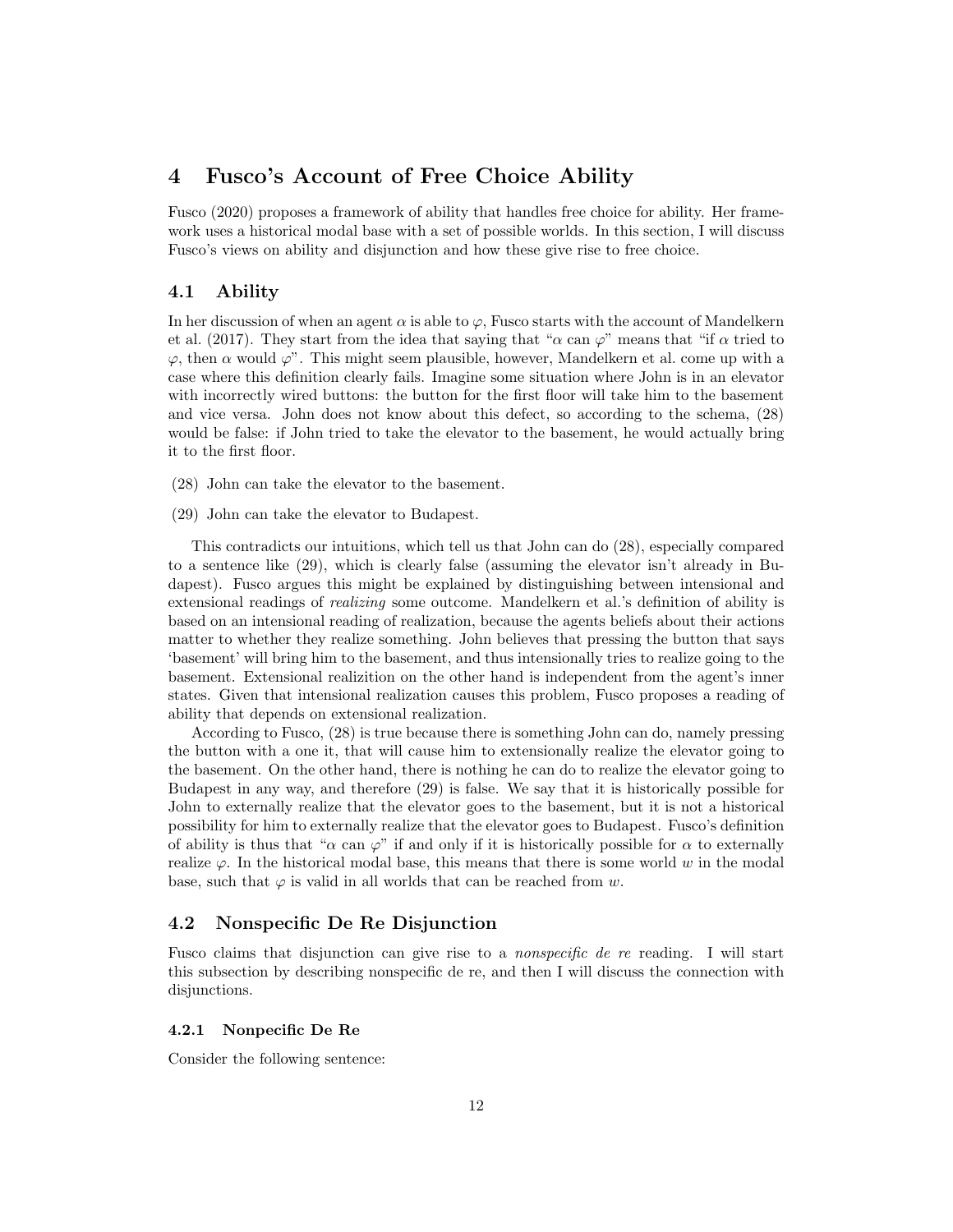(30) Mary wants a friend of mine to win.

Traditionally, there have been two reading of this ambiguous sentence: de dicto and de re. In the de dicto reading, Mary does not want a specific person to win, but she wants the winner to be a friend of mine. In the de re reading, there is one specific person she wants to win, who (possibly unbeknownst to her) happens to be a friend of mine. There is however a third possible reading called nonspecific de re. With this reading, there is no specific person she wants to win, yet there are some persons she want to win, who all happen to be my friends. von Fintel and Heim (2002) give as example a situation where Mary looks at ten contestants, points to the three at the right and says that she wants that one of them wins. She doesn't know that these three people are all my friends. So in this situation, there is not one specific person she wants to win, yet everyone in the set of persons she hopes contains the winner, is a friend of mine.

Nonspecific de re thus combines elements from de dicto and de re. The similarity between nonspecific de re and de dicto is the non-specificity. There is not one specific person Mary wants to win. What nonspecific de re and the traditional de re have in common is that their truth depends on the 'actual world'. If (30) is true, than it is true that the person or persons that Mary wants to win, are friends of mine in the actual world. Hence, we could evaluate a (nonspecific) de re reading based on two worlds: a 'world of evaluation' where we evaluate what Mary wants, and a 'world-as-actual' where we evaluate whether the person or persons she wants to win are actually friends of mine. A natural question to ask is why the world of evaluation and the world-as-actual would be different. As we will see later they are usually the same, but where the world of evaluation shifts when embedded under a modal operator, the world-as-actual stays the same, causing them to be different.

#### 4.2.2 Disjunction and Nonspecific De Re

Fusco argues that a disjunction that triggers free choice, has nonspecific de re properties, so it is sensitive to the state of the actual world. For evidence for this, she turns to sentences combining 'whether ... or' with an intensional verb, as in (31).

(31) Dr. Jones knows whether the test was positive or negative.  $K_I$  (whether [N] OR [P])

The validity of this phrase depends on the result from the test in the actual world. If the test result in the actual world was negative, then (31) would be equivalent to (32).

(32) Dr. Jones knows the test was negative.  $K_J(N)$ 

Groenendijk and Stokhof (1982) and Lewis (1982) account for this by using a twodimensional semantic entry for 'whether  $p$  or  $q$ '. This means that in order to evaluate the validity of such a formula, two worlds are needed: a world-as-actual and a world of evaluation. The evaluation of  $(31)$  then looks like  $(33)$ , where w is the world-as-actual and v is the world of evaluation.

(33)  $w, v \models K_J$  (whether [N] OR [P])

Note that a sentence like (31) shares some properties with nonspecific de re readings: it is actuality-sensitive and nonspecific (it is not specific about which disjunct is true). In addition, the disjuncts are mutually exclusive, as the test result can't be positive and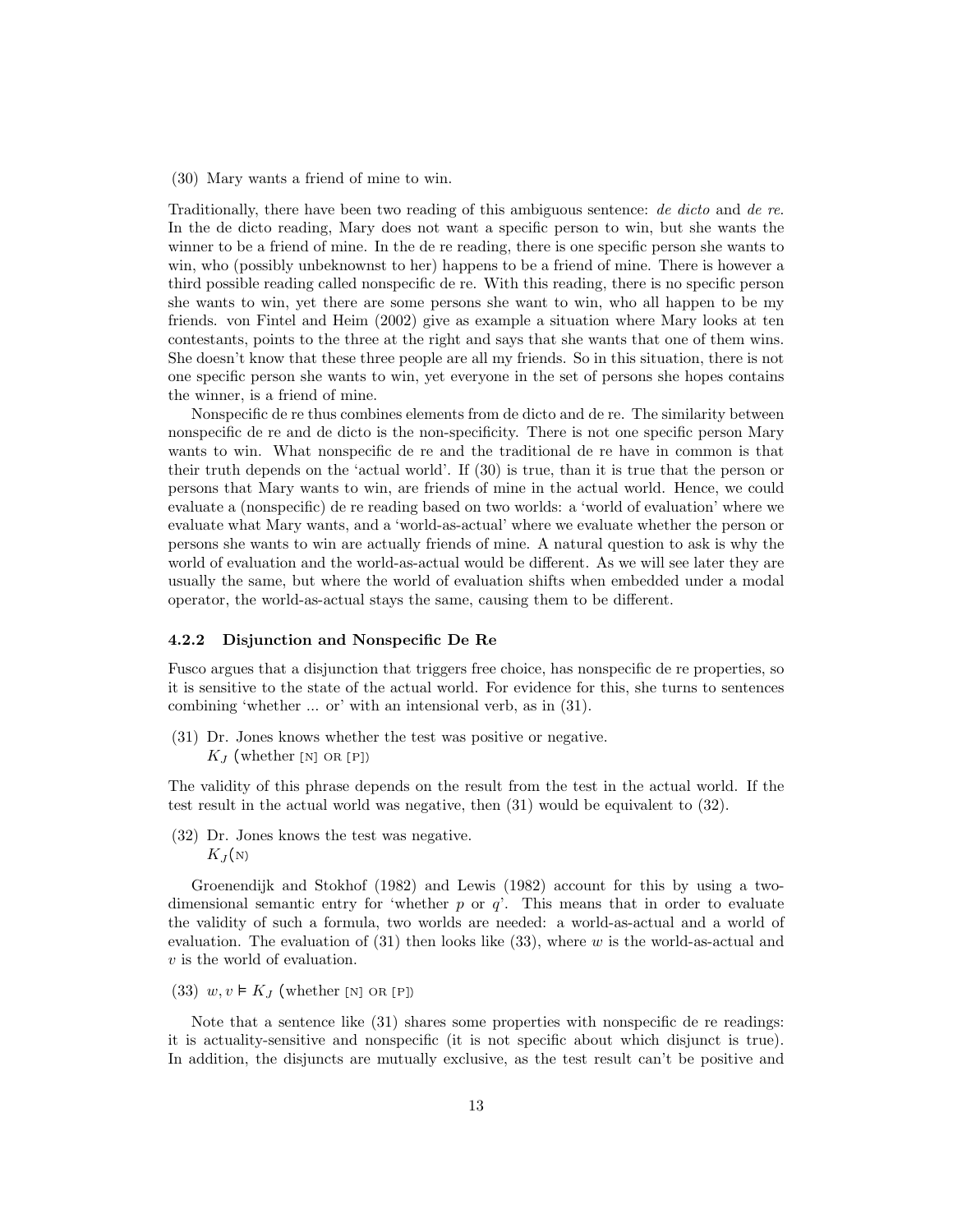negative at the same time. This mutual exclusivity seems to relate to free choice as well: when we say something like (34), we would assume he wouldn't be flying both at the same time. Meanwhile, a sentence like  $(35)$  seems like an odd thing to say<sup>5</sup>. Fusco thus argues that disjunctions in the scope of an ability modal have these nonspecific de re properties too.

- (34) David can fly an airplane or a helicopter.
- (35) David can fly a helicopter or recite a Shakespeare sonnet.

In line with this, Fusco presents a two-dimensional definition of disjunction. We thus have a world-as-actual w and a world of evaluation v. When the disjuncts are mutually exclusive and jointly exhaustive in  $w$  (exactly one of them is valid in  $w$ ), the disjunction is valid if and only if the disjunct valid in  $w$  is valid in  $v$  as well. If both or none of the disjuncts are valid in  $w$ , the disjunction is equivalent to the classical disjunction with regard to v (so it is valid as long as any of the disjuncts is true in v).

#### 4.3 Free Choice in Fusco

To see how this two-dimensional definition of disjunction can yield free choice readings, we need to understand how this two-dimensionality interacts with ability in a historical modal base. For one thing, we use diagonal consequence. This means that when interpreting formulas in the historical modal base  $h$ , we assume that the world-as-actual and the world of evaluation are the same. We thus say  $\varphi$  is true in h if and only if for every world w in h, we have  $h, w, w \models \varphi$ . Modal operators shift the world of evaluation, while the world-as-actual remains unchanged. Note that as a consequence of this diagonal interpretation, our new disjunction is equivalent to classical disjunction as long as it is not in the scope of a modal operator.

Remember that ability is defined as the historical possibility for an agent to externally realize something. Since we use a historical modal base, a possible world corresponds to a historical possibility. This means ability shifts the world of evaluation, without shifting the world-as-actual. Consider a world  $w$  where a propositional variable  $p$  is true and another propositional variable q is false. When it is claimed that in w, an agent is capable of  $(p \text{ or } q)$ , this statement means that it is historically possible for the agent to make  $(p \text{ or } q)$  true. By the definition of disjunction, this last statement is equivalent to the statement that it is historically possible to realize p, as p is true in w while q is false. This statement in turn means that in  $w$ , the agent is capable of  $p$ . Since  $p$  is atomic, the truth of the statement that the agent can  $p$  is not sensitive to the world-as-actual (this in fact holds for every formula that does not contain a disjunction). Since an ability statement shifts the world of evaluation, it is not sensitive to the world of evaluation either. In other words, since there is a pair of worlds where it is true that an agent can  $p$ , it must be true for all possible pairs and thus for the entire modal base. We can make the same argument with a world where

 $5$ Although (35) seems like a strange way to phrase it, it does seem like free choice follows (though intuitions might differ, see for example Nouwen (2018)). As we will see in a moment, free choice does follow in Fusco's framework, as long as there are historically possible worlds where both disjuncts are mutually exclusive. That is: there is a world where the first disjunct is true and the second one is false, and a world where it is the other way around. The context of  $(35)$  is likely to assure that there is some possible world where David is flying a helicopter but not reciting Shakespeare and vice versa, so free choice would follow indeed.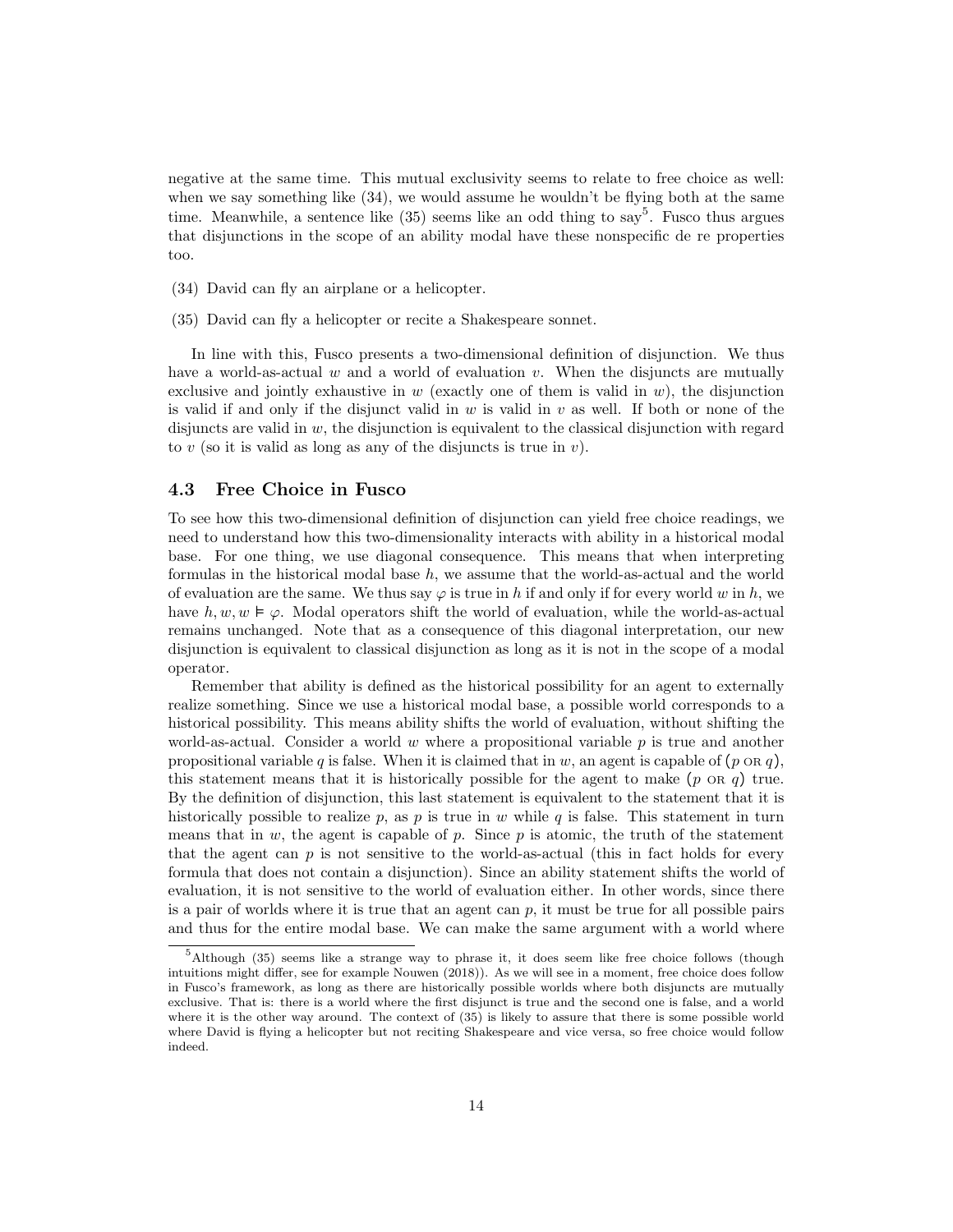$q$  is true and  $p$  is false to show that an agent being capable of  $(p \text{ or } q)$  implies the agent being capable of q.

This means that from the truth of  $C(\varphi \text{ or } \psi)$  in a historical modal base h, it follows that  $C(\varphi) \wedge C(\psi)$  is true in h, as long as  $\varphi$  and  $\psi$  do not contain a disjunction, and as long as there is a world in h where  $\varphi$  is true and  $\psi$  is false and vice versa.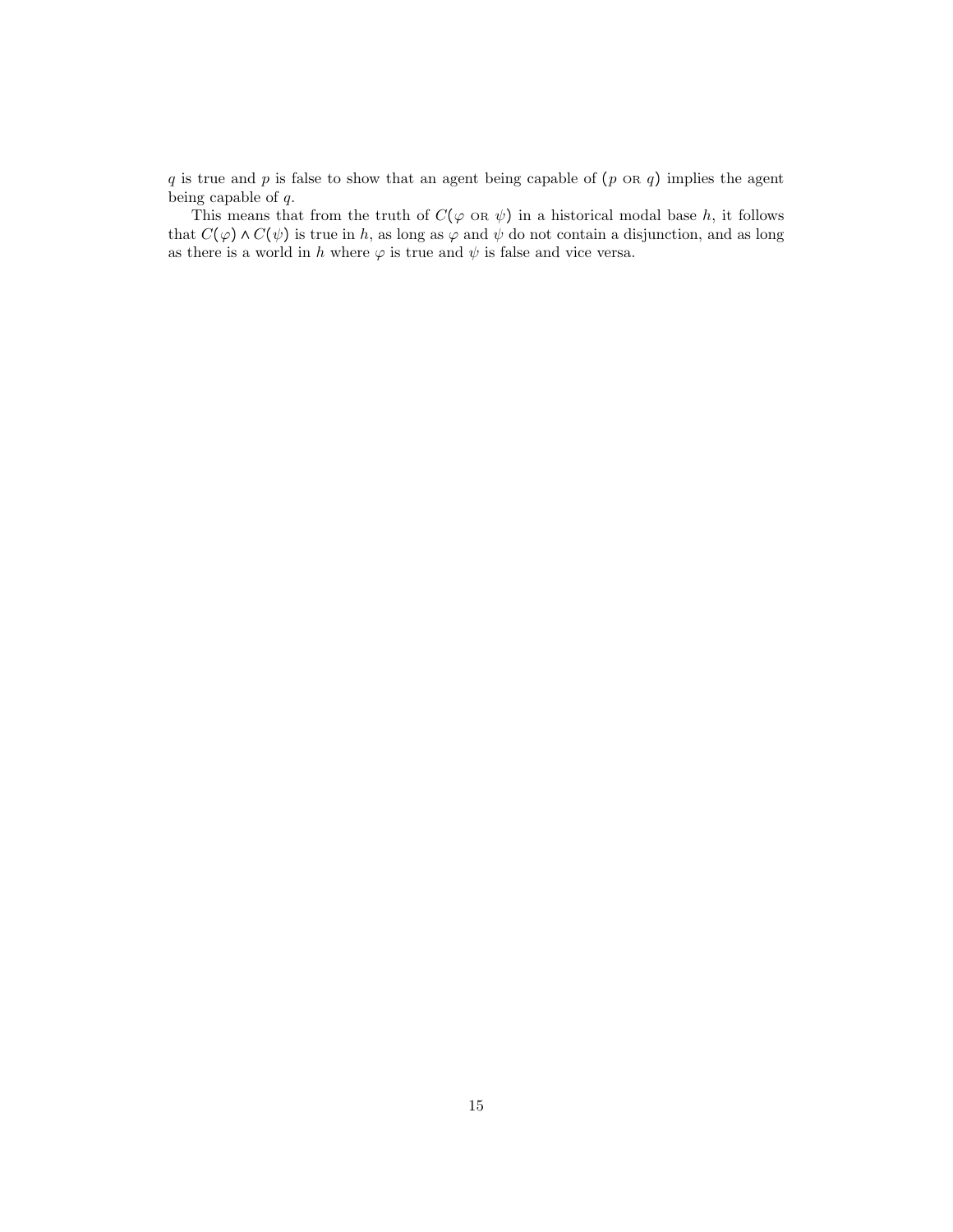## 5 Fusco and STIT Logic

Now that we have the necessary background in STIT logic and the framework proposed by Fusco, we can incorporate pieces from Fusco's solution to STIT logic to create a STIT logic that correctly handles free choice ability. I would like to start with a comparison of the two frames. A historical modal base cannot simply be equated to an entire branching time frame, as such a tree can express time throughout different moments. It can, relative to a single moment, express possible future moments and the past moment, as well as possible future moments to the possible future moments and the past moment to the past moment. A historical modal base on the other hand, expresses only one set of possible future worlds, which are all relative to the same moment. This leads me to conclude that a historical modal base corresponds to one moment in a STIT frame. This also means that we can equate the possible worlds from a historical modal base to the histories in a STIT moment. This can be seen using the definition of historical possibility in both frameworks. In a historical modal base, something is historically possible if there is a world in the modal base where that something is true. Meanwhile in a STIT moment, something is historically possible if there is a history in that moment where it is true.

Now that we know that a historical modal base corresponds to a moment in STIT logic and that a world in a historical modal base is similar to a history in a STIT moment, we can turn to two-dimensionality. A point of evaluation in a historical modal base consists of the base itself along with two worlds: the *world-as-actual* and the *world of evaluation*. In regular STIT logic, a point of evaluation consists of a moment and a history in that moment. Since I equated worlds to histories, we can simply say a point of evaluation in our 'new' STIT logic consists of a moment and two histories: a 'history-as-actual' and a 'history of evaluation'. We can now copy Fusco's definition of disjunction. Given a moment  $m$  and two histories  $h_a, h_e \in H_m$ , we say  $m, h_a, h_e \models (\varphi \text{ on } \psi)$  is true in the case that (i) any of the disjuncts true in  $h_a$  is also true in  $h_e$  or (ii) in case none of the disjuncts is true in  $h_a$ , any of the disjuncts is true in  $h_e$ . We also handle consequence and modal operators the same as Fusco. This means that  $\varphi$  is valid in a moment m if and only if  $m, h, h \models \varphi$  for all  $h \in H_m$ , and that modal operators (such as historical possibility) shift only the history of evaluation, and thus not the history-as-actual.

The final definition that we need, is that of ability. Fusco defines ability as the historical possibility for an agent to externally realize something. This definition translates directly to  $\Diamond \alpha$  cstit:  $\varphi$ , which happens to be one of the definitions of ability already proposed. It is however tempting to use the *dstit* variant, because the intuition behind the negative condition that it adds, seems appealing: in order for an agent to be able to do something, that thing should not be a historical necessity. As an example, it is (probably) a historical necessity that the earth will make one rotation around its axis in the following 24 hours, yet it would be absurd for me to claim power over the earth's rotation.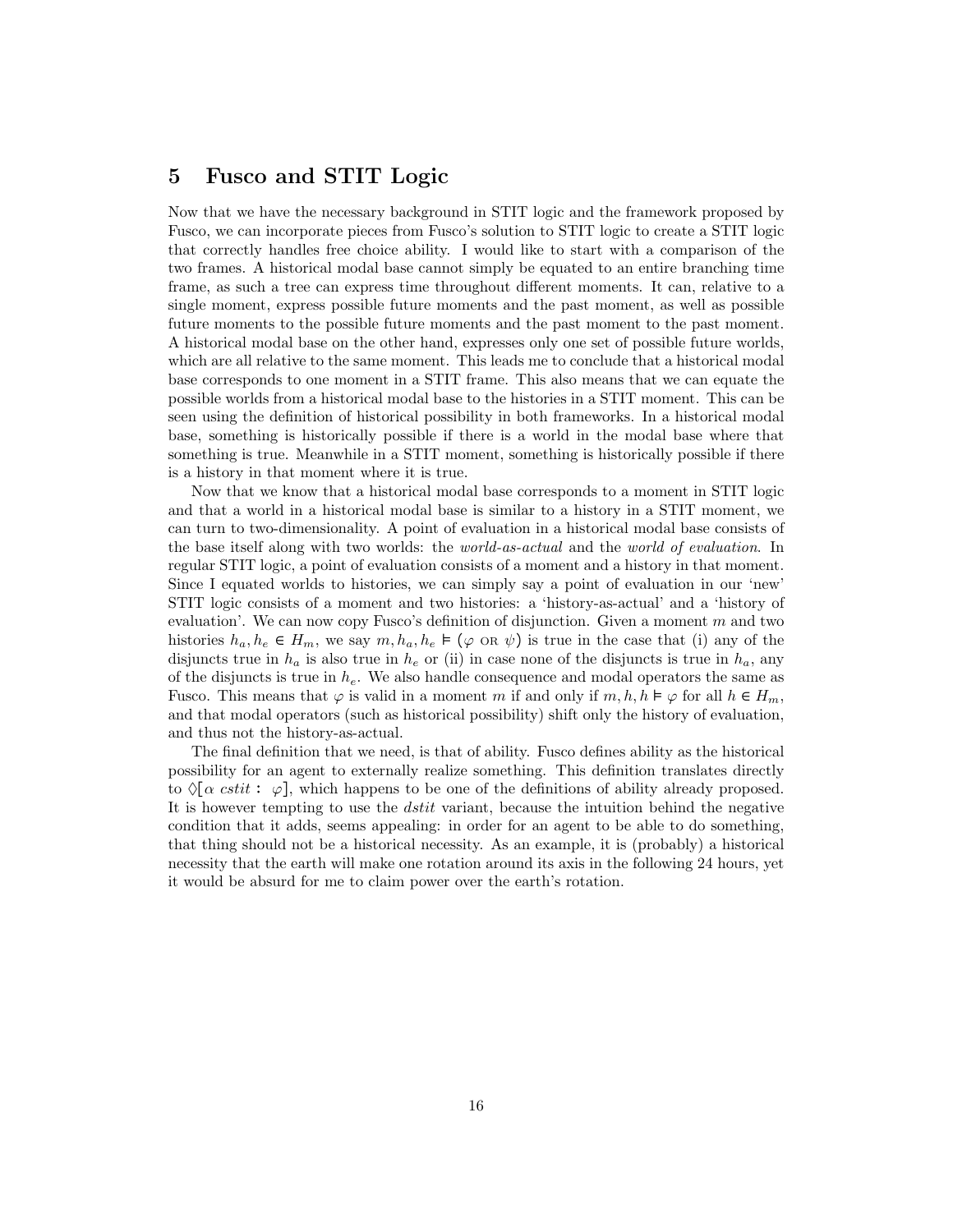

Figure 5: Counterexample in which  $\Diamond[\alpha \text{ d}stit : p \land q]$  is true but  $\Diamond[\alpha \text{ d}stit : q]$  is false, as the negative condition has not been satisfied. For each history, only variables that are true are shown (so a variable that is not shown is false).

The negative condition of *dstit* thus has an appealing intuition, however, it also creates a problem: as Belnap et al. (2001) note, if an agent deliberatively sees to it that  $\varphi \wedge \psi$ , this does not imply that they see to it that  $\varphi$ . This is still the case when in the scope of historical possibility, so the entailment  $C(\varphi \wedge \psi) \rightarrow C\varphi \wedge C\psi$  does not hold when we define ability this way, as figure 5 shows. This would mean that the statement that someone can juggle three cones and sing a song does not imply that they can juggle three cones. This property sounds very undesirable, therefore I'll hold on to the cstit version of ability.

This results in a version of free choice ability on the same conditions as in Fusco's framework, namely that there is for both disjuncts a history in which that disjunct is true and the other one is false, and that the disjuncts do not contain disjunctions themselves. An example model is shown in figure 6. When  $C(p \text{ or } q)$  is valid in a moment m, we have  $m, h, h \in C(p \text{ or } q)$  for all histories  $h \in H_m$ . This means that for each history, there is a choice cell where in all histories in that choice cell,  $(p \text{ or } q)$  is true in that history relative to h as history-as-actual. When relative to a history-as-actual in which  $p$  is true and  $q$  is false, such as  $h_1$  in the example model, the formula (p or q) is equivalent to p. This means that  $m, h_1, h_1 \models C(p \text{ or } q)$  entails  $m, h_1, h_1 \models C(p)$ . Since p is atomic, the history-as-actual is not relevant for the evaluation of  $C(p)$ , neither is the history of evaluation, since ability starts with historical possibility. This means  $m, h, h \in C(p)$  holds for any h in  $H_m$ , therefore  $m \models C(p)$ . In a similar fashion, we can show  $C(q)$ .



Figure 6: Example model illustrating free choice. For each history, only variables that are true are shown (so a variable that is not shown is false).

To prove this formally, we first need the formal definitions of disjunction and ability. Ability is evaluated as follows: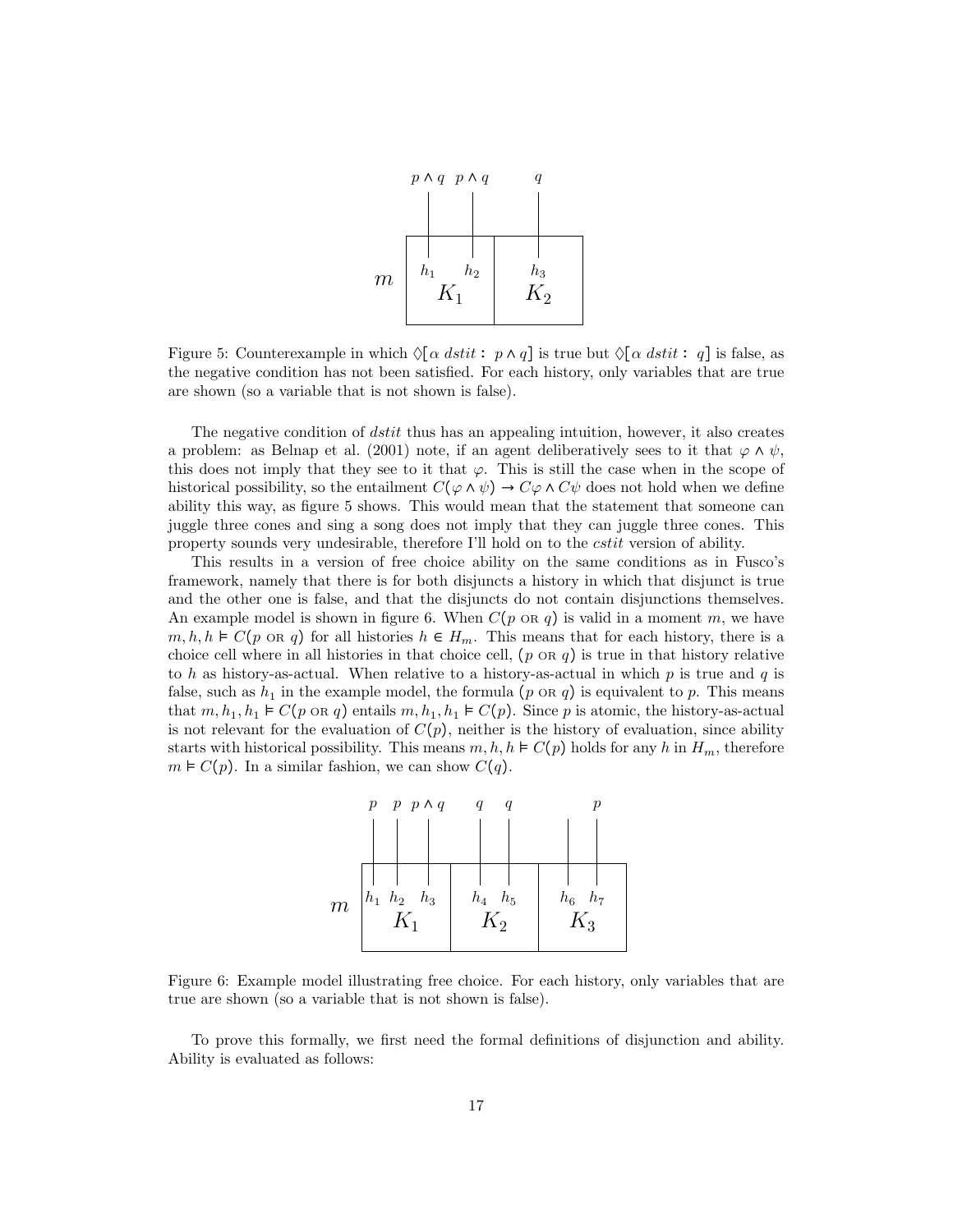$m, h_a, h_e \models C_\alpha \varphi$  iff  $\exists h \in H_m: \forall h' \in Choice^m_\alpha(h): m, h_a, h' \models \varphi$ For disjunction, we first define an *answer* function relative to a moment  $m$  and a historyas-actual h:

$$
Ans_{m,h}(\varphi,\psi)=\begin{cases} \{\varphi\} &\text{if } m,h,h \models \varphi \text{ and } m,h,h \not \models \psi \\ \{\psi\} &\text{if } m,h,h \models \psi \text{ and } m,h,h \not \models \varphi \\ \{\varphi,\psi\} &\text{otherwise} \end{cases}
$$

Disjunction is then evaluated as follows:

 $m, h_a, h_e \models (\varphi \text{ or } \psi) \text{ iff } \exists \beta \in Ans_{m,h_a}(\varphi, \psi) : m, h_a, h_e \models \beta$ We can now proof free choice for our system:

**Fact:**  $C_{\alpha}(p \text{ or } q)$ ,  $\Diamond (p \land \neg q)$ ,  $\Diamond (q \land \neg p) \models C_{\alpha}p \land C_{\alpha}q$  (for any wffs p and q that do not contain a disjunction)

Proof. Consider a model in which the premises hold. By the first premise, it holds that  $m, h, h \models C_{\alpha}(p \text{ or } q)$  for all  $h \in H_m$ . Given the second premise, there is a history  $h_p$  such that  $m, h_p, h_p \models p \land \neg q$ . We instantiate h with  $h_p$ .

We get  $m, h_p, h_p \models C_\alpha(p \text{ or } q)$  iff  $\exists h \in H_m$ :  $\forall h' \in Choice_m^m(h)$ :  $m, h_p, h' \models (p \text{ or } q)$ Since  $m, h_p, h_p \models p \land \neg q$ , we have  $Ans_{m,h_p}(p,q) = \{p\}$ , so by the definition of OR, it follows that

 $\exists h \in H_m: \ \forall h' \in Choice^m_{\alpha}(h): m, h_p, h' \models p$ 

Since p does not contain a disjunction, the truth of this last statement does not depend on the history-as-actual, so it is equivalent to

 $\forall h'' \in H_m: \exists h \in H_m: \forall h' \in Choice^m_{\alpha}(h): m, h'', h' \models p$ , which is the definition of  $\forall h'' \in H_m: m, h'', h'' \models C_{\alpha}p$ And therefore  $m \models C_{\alpha} p$ .

Using the third premise, we can make an analogous argument to show  $m \models C_{\alpha} q$ .

In the appendix, I give the necessary definitions of the framework and prove some relevant properties. The above proof and example model can also be found there. In the final section, I will discuss the properties of the framework that are proven in the appendix.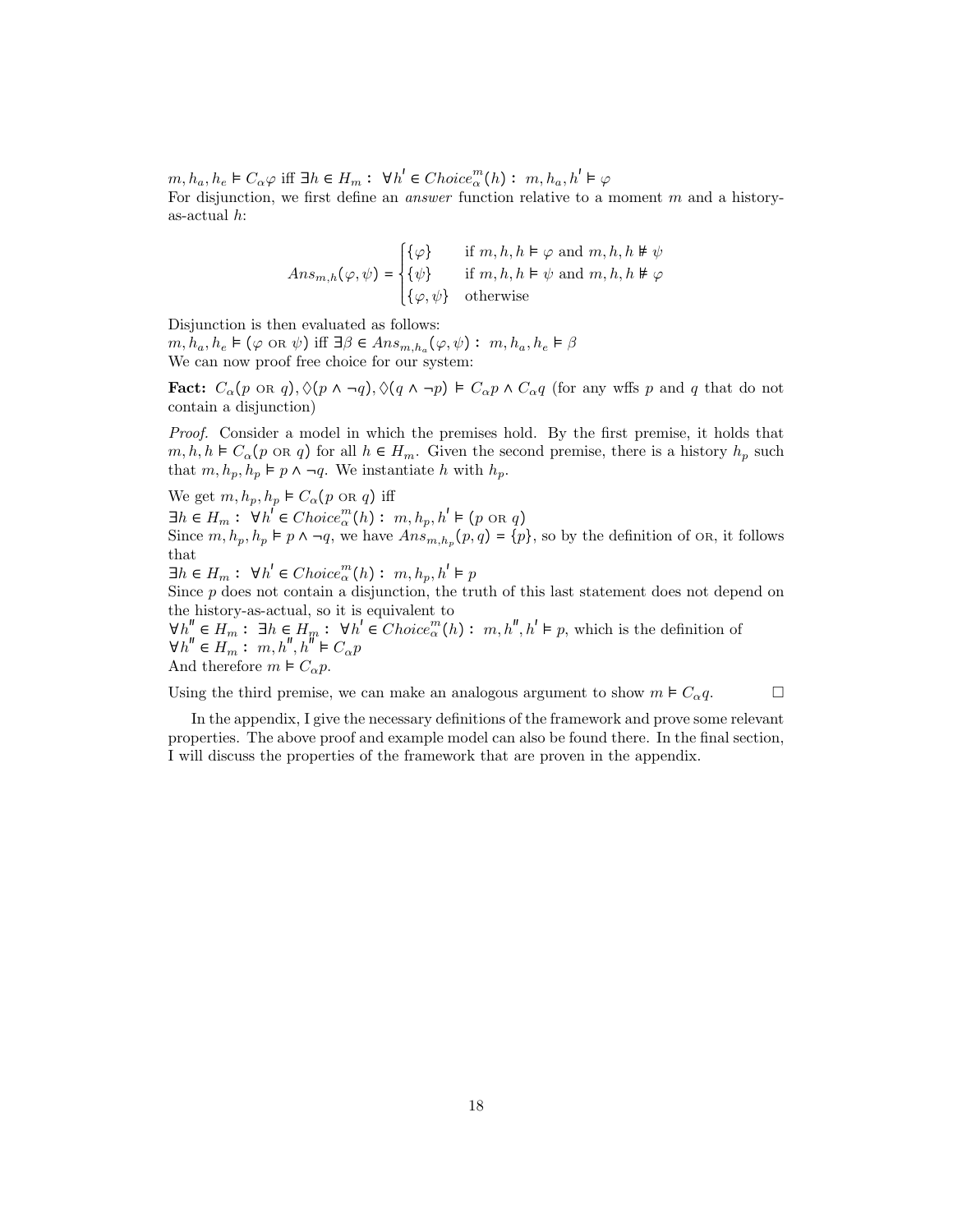## 6 Discussion

In this thesis, I proposed a modified semantics for STIT logic. Standard STIT logic as discussed by Belnap et al. (2001) does not account for the free choice effect for ability. With a few relatively minor changes, based on the account from Fusco (2020), the new framework correctly handles free choice. For the definition of ability can, I used a combination of historical possibility and the *cstit* operator, which is an alternative for the more commonly proposed combination of historical possibility and the dstit operator. The advantage of this combination of an existential and a universal modal compared to ability as just an existential modal is that the derivation to the problematic formula  $\Box \varphi \rightarrow \Box (\varphi \land \psi)$  (see section 2.1) is denied. The change to the semantics itself was however the definition of disjunction. The new interpretation of disjunction is two-dimensional, meaning it uses two histories, a 'history-as-actual' and a 'history of evaluation', for its evaluation instead of one. When only one of the disjuncts is valid in the history-as-actual, the disjunction only holds if that disjunct is also valid in the history of evaluation. Typically, the two histories are the same (because of diagonal consequence), which makes the disjunction equivalent to the classical disjunction. However, when the disjunction is embedded under a modal operator (like ability  $can$ ), the history of evaluation gets shifted, while the history-as-actual remains the same.

The resulting framework has certain properties that are desirable for free choice ability. Firstly, free choice ability itself. If a moment m validates  $C(\varphi \text{ on } \psi)$ , then it also validates  $C\varphi \wedge C\psi$ , provided that  $\varphi$  and  $\psi$  do not contain any disjunctions themselves and that  $\Diamond(\varphi \land \neg \psi)$  and  $\Diamond(\psi \land \neg \varphi)$  are valid in m (appendix, fact 1). This second condition stems from the assumption that there is some form of mutual exclusivity between the disjuncts, that makes the nonspecific de re reading possible.

I think this is a reasonable assumption. As I mentioned in section 4.2.2 it is odd when a sentence with a disjunction in the scope of ability can has two disjuncts that are not mutually exclusive. Consider for example (36) again. This sentence is weird, because flying a helicopter and reciting Shakespeare seem independent. It would make more sense to phrase it with a conjunction already, like (37). This also matches the observation by Eckardt (2007) that free choice does not arise with mutually independent disjuncts (though admittedly, this framework only requires mutual exclusivity in  $a$  history for free choice, not in  $all$  histories, so mutual dependency is not guaranteed).

- (36) David can fly a helicopter or recite a Shakespeare sonnet.
- (37) David can fly a helicopter and recite a Shakespeare sonnet.

The first condition (that the disjuncts do not contain disjunctions themselves), suggests that free choice can only be derived for binary disjunctions. This is however not the case: a pleasant outcome is that free choice is valid for an any number of disjuncts (appendix, fact 6), as long as the two conditions hold. This is actually not the case for all analyses that attempt to explain free choice (Fox  $&$  Katzir, 2020). The constraint on the disjunct is in fact more specific: free choice might be blocked if the disjunct contains a modal that takes scope over a disjunction. I do nevertheless have a strong conjecture that free choice would then still be implied, because I could not construct a counterexample (with the mutual exclusivity assumption also valid for the second embedded disjunction). Unfortunately, I didn't get to proving it because of time constraints. It can however be questioned how useful that property would be: I cannot think of any sentence in English with ability can taking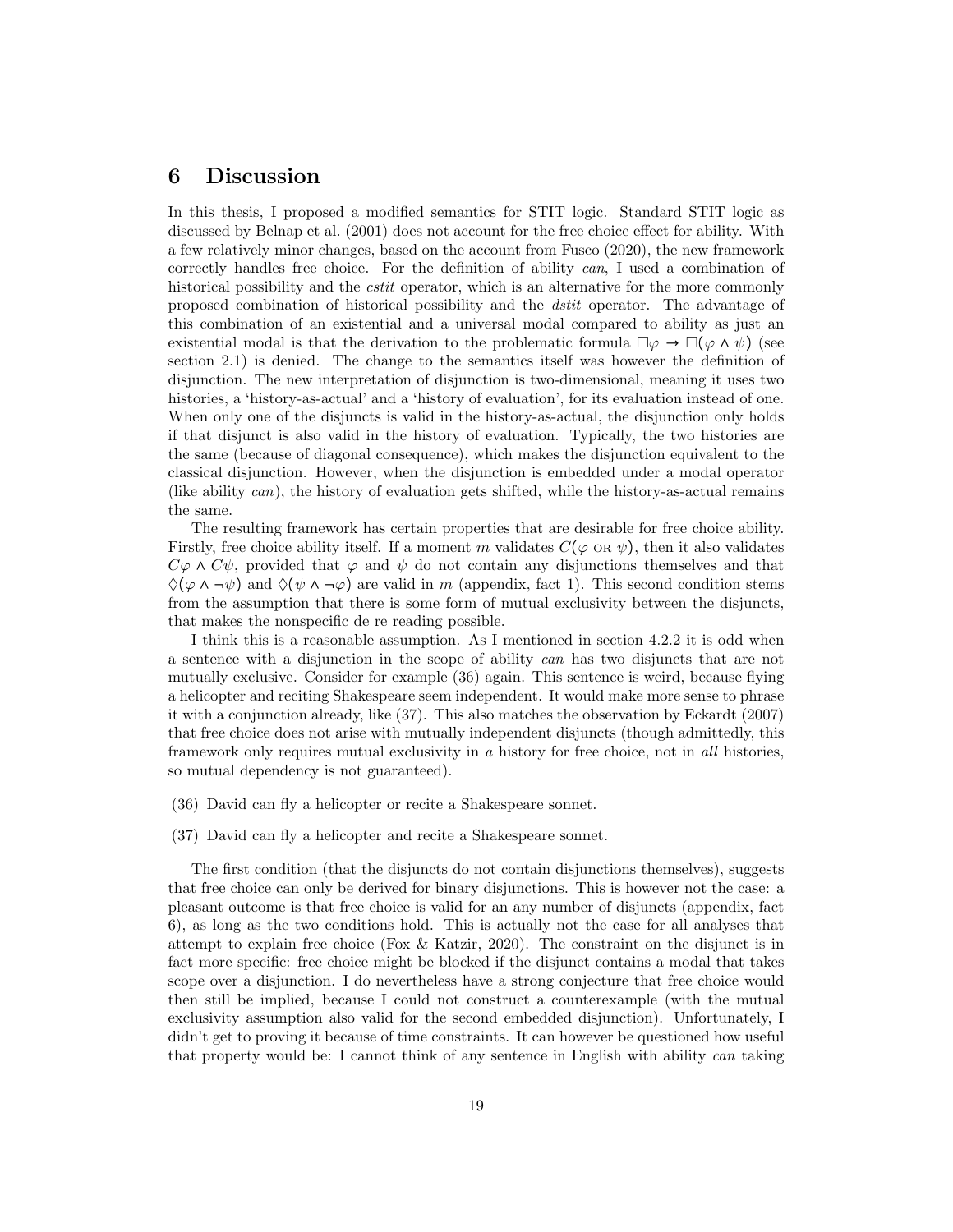scope over another modal, let alone taking scope over a disjunction that takes scope over a modal that takes scope over a disjunction.

Another property is that  $C\varphi$  does not entail  $C(\varphi \text{ or } \psi)$ , not even when the conditions for free choice hold (appendix, fact 3). Clearly, this property is crucial, as the entailment from  $C\varphi$  to  $C(\varphi \text{ or } \psi)$  in combination with the free choice property would allow us to derive  $C\psi$  from  $C\varphi$ , which is clearly unacceptable (as already mentioned in section 2.1, this would mean that being able of something makes you able of everything). This schema is also supported empirically by the lack of entailment from (38) to (39).

- (38) Mary can balance a fishing rod on her nose.
- (39) Mary can balance a fishing rod on her nose or on her chin.

The next property is the lack of entailment (once again, even with the two conditions) from  $(\varphi \text{ or } \psi)$  to  $C(\varphi \text{ or } \psi)$  (appendix, fact 2). This means that when one of two things is going to happen, but we don't know which, we do not infer ability over this. This property is especially relevant with how Fusco views Kenny's card case. She argues that saying something like (23) in that situation is merely saying "I will pick a red card or a black card". This should not imply that the speaker is truly able to pick a red card or a black card in the sense that allows free choice. Fusco thus does not see Kenny's card case as a true case of ability, and with this property, the lack of entailment from (23) to (24) can be accounted for.

The final property I want to mention is the entailment from  $\neg C(\varphi \text{ or } \psi)$  to  $\neg C\varphi \land \neg C\psi$ , provided that  $\varphi$  and  $\psi$  do not contain disjunctions (appendix, fact 4). This schema, which Barker (2010) calls *double prohibition*, is demonstrated by the entailment from (40) to (41).

- (40) Mary cannot balance a fishing rod on her nose or on her chin.
- (41) Mary cannot balance a fishing rod on her nose and she cannot balance a fishing rod on her chin.

Contrary to the free choice property, mutual exclusivity is not required. That is because in cases where the history-as-actual contains either both or none of the disjuncts, the disjunction is equivalent to classical disjunction, for which the property already followed.

This new version of STIT logic, with relatively minor changes compared to traditional STIT logic, can now account for free choice. Unfortunately, there are still some problematic predictions concerning ability. With the definition for ability I used, the combination of historical possibility and *cstit*, historical necessity implies ability, which is does not seem right. As I already mentioned before, the fact that the earth will complete one rotation the next 24 hours does not make me capable of rotating the earth. Notice however, that free choice denies this property for disjunction, as  $C(\varphi \text{ or } \psi)$  implies  $C\varphi \wedge C\psi$ , while  $(\varphi \text{ or } \psi)$ does not imply  $\varphi \wedge \psi$ .

This property could be avoided by replacing *cstit* with *dstit* in the definition of ability, as dstit's negative condition requires that the formula in its scope is not historically necessary. Unfortunately, the *dstit* variant has a problem that I think is worse, namely the lack of entailment from  $C(\varphi \wedge \psi)$  to  $C\varphi \wedge C\psi$ . This property is not at all valid in the English language, where someone who can speak French and German can clearly speak French and can also speak German. Possible future research could focus on finding a way of defining ability in STIT logic such that these prediction are avoided, while maintaining the free choice schema valid.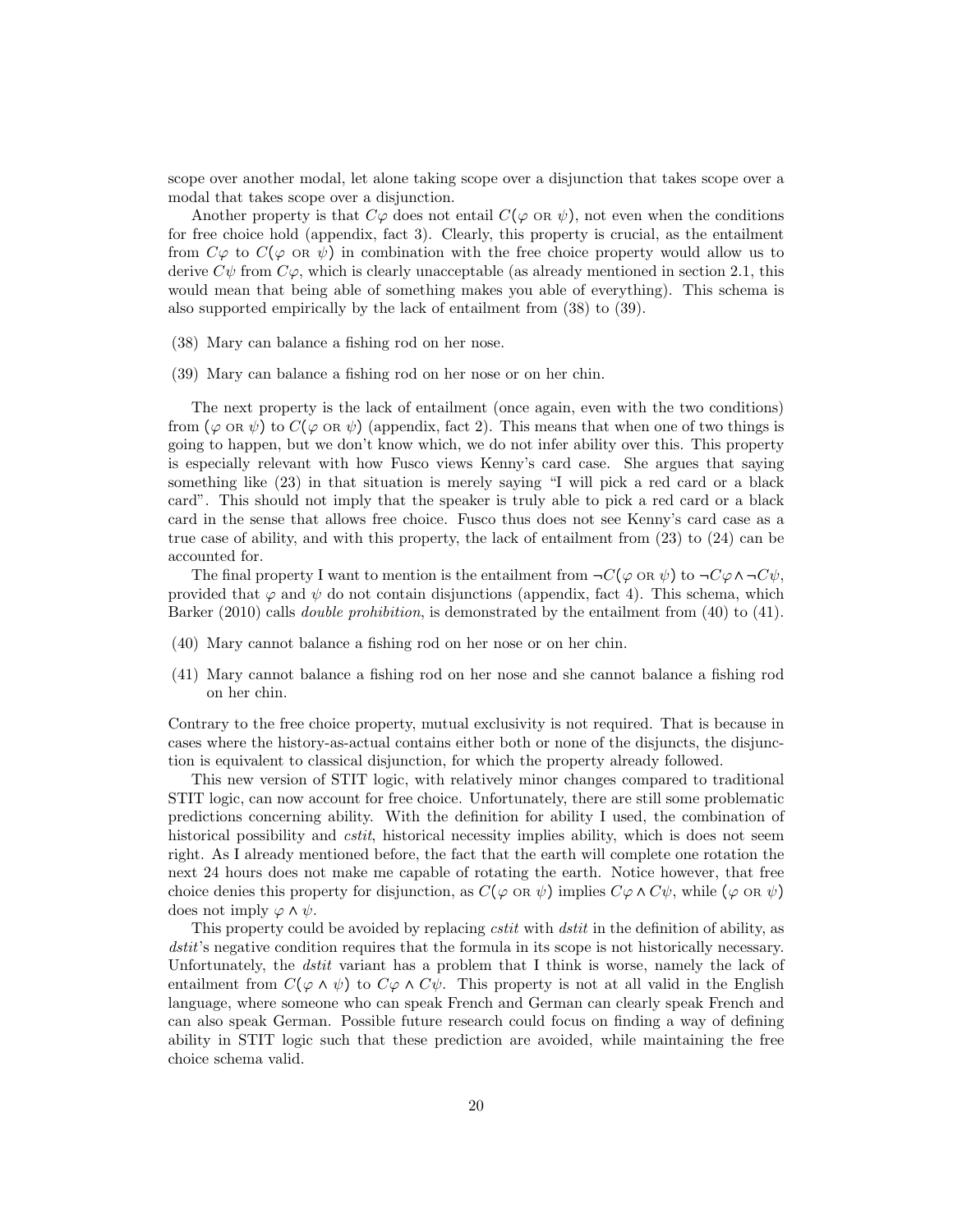## Appendix

In this appendix, I give the definitions of the proposed framework and prove some of its properties.

#### Syntax

We define a language  $\mathcal{L}$ , which consists of the following well-formed formulas:

- If  $p$  is an atomic variable, then  $p$  is a wff.
- If  $\varphi$  and  $\psi$  are wffs, then  $(\neg \varphi)$ ,  $(\varphi \wedge \psi)$ ,  $(\varphi \vee \psi)$  and  $\Diamond(\varphi)$  are wffs.
- If  $\varphi$  is a wff and  $\alpha$  is an agent, then  $\text{cstit}_{\alpha}(\varphi)$  is a wff.

Nothing else is a wff.

#### Semantics

#### Frame

A frame consists of a moment  $m$  and a set of histories through  $m$ . This moment can be part of a larger STIT frame which consists of a tree of moments. Though since we are not concerned with time, a single moment suffices for our purposes. We define  $H_m$  as the set of histories through moment m.

A frame also consists of a choice function Choice and a set of agents A. Choice maps an agent  $\alpha$  and a moment m to a partitioning  $Choice^m_{\alpha}$  of  $H_m$ . The equivalence classes of Choice<sup>m</sup> are called 'choice cells'. If  $h \in H_m$ , we write  $\widehat{Choice}_{\alpha}^{m}(h)$  to denote the choice cell that  $h$  is a member of. Choice cells can be thought of as the options available to an agent.

#### Model

A model consists of a frame and a valuation function  $V$ , which maps each atomic variable to a set of moment-history pairs.

#### Evaluation

A point of evaluation is a triple  $\langle m, h_a, h_e \rangle$  consisting of a moment m and two histories  $h_a, h_e \in H_m$ , where  $h_a$  is the history-as-actual, and  $h_e$  is the history of evaluation. To evaluate disjunction, we need the *answer* function, which is defined as follows, given wffs  $\varphi$ and  $\psi$ , a moment m and a history  $h \in H_m$ :

$$
Ans_{m,h}(\varphi,\psi)=\begin{cases} \{\varphi\} &\text{if } m,h,h \models \varphi \text{ and } m,h,h \not \models \psi \\ \{\psi\} &\text{if } m,h,h \models \psi \text{ and } m,h,h \not \models \varphi \\ \{\varphi,\psi\} &\text{otherwise} \end{cases}
$$

For any point of evaluation  $\langle m, h_a, h_e \rangle$ , atomic p and wffs  $\varphi$  and  $\psi$ :

 $\begin{array}{llll} m, h_a, h_e \models p & \quad \quad & \mbox{iff} \quad \langle m, h_e \rangle \in V(p) \\ m, h_a, h_e \models \neg \varphi & \quad \quad & \mbox{iff} \quad m, h_a, h_e \not \models \varphi \end{array}$  $m, h_a, h_e \models \neg \varphi$  iff  $m, h_a, h_e \not\models \varphi$ <br>  $m, h_a, h_e \models (\varphi \land \psi)$  iff  $m, h_a, h_e \models \varphi$ iff  $m, h_a, h_e \models \varphi$  and  $m, h_a, h_e \models \psi$  $m, h_a, h_e \models (\varphi \text{ or } \psi) \text{ iff } \exists \beta \in Ans_{m,h_a}(\varphi, \psi) : m, h_a, h_e \models \beta$  $m, h_a, h_e \models \Diamond \varphi$  iff  $\exists h \in H_m : m, h_a, h \models \varphi$  $m, h_a, h_e \models \text{cstit}_{\alpha} \varphi$  iff  $\forall h \in Choice_{\alpha}^{m}(h_e) : m, h_a, h \models \varphi$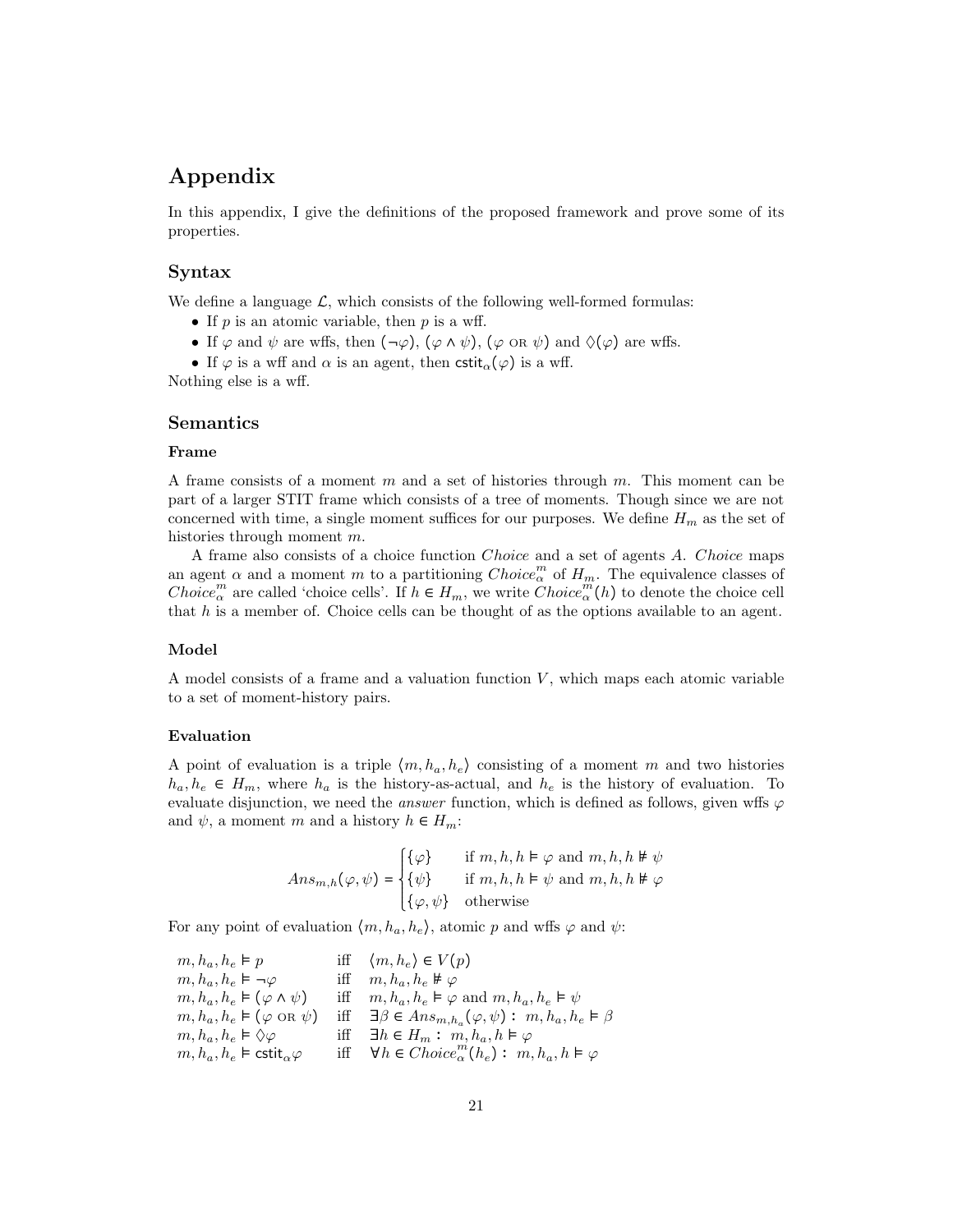#### Ability

We say an agent  $\alpha$  is able to  $\varphi$  if and only if  $\Diamond \mathsf{cstit}_\alpha \varphi$  is true. In the remainder of this appendix, I will abbreviate  $\Diamond \textsf{cstit}_{\alpha} \varphi$  to  $C_{\alpha} \varphi$ . This means ability is defined as:  $m, h_a, h_e \models C_\alpha \varphi$  iff  $\exists h \in H_m : \forall h' \in Choice^m_\alpha(h) : m, h_a, h' \models \varphi$ 

#### Consequence

Just like Fusco, we use diagonal consequence, so  $m \models \varphi$  iff  $\forall h \in H_m : m, h, h \models \varphi$ .

#### Example Model



Figure 7: Example model. Shown is moment m. Each box represents a choice cell, labeled  $K_1, K_2$  or  $K_3$ . Each line represents a history in that choice cell, with its label at the bottom of the line. On the top of each history, the propositional variables that are true in that history are shown.

Consider a model with a moment  $m, H_m = \{h_1, ..., h_7\}, A = \{\alpha\}, Choice_{\alpha}^m = \{\{h_1, h_2, h_3\},\}$  ${h_4, h_5}, {h_6, h_7}, \ V(p) = {h_1, h_2, h_3, h_7}$  and  $V(q) = {h_3, h_4, h_5}.$  The model is drawn in figure 7.

In this model,  $m \in C_\alpha p \wedge C_\alpha q$ , because in choice cell  $K_1$ , p is true in all histories, while in choice cell  $K_2$ , q is true in all histories.  $C_{\alpha}(p \text{ or } q)$  is also true in m. For each history h, it is true that there is a choice cell in which the disjunct that is true in  $h$  (or any of the disjuncts, if p and q are both true in both false in  $h$ ), is true in all histories of that choice cell (for  $h_1$ ,  $h_2$  and  $h_7$ , this is choice cell  $K_1$ , for  $h_4$  and  $h_5$ , it is  $K_2$ , and for  $h_3$  and  $h_6$ , it's both  $K_1$  and  $K_2$ ).

#### Properties

**Fact 1:**  $C_{\alpha}(p \text{ or } q), \Diamond(p \land \neg q), \Diamond(q \land \neg p) \models C_{\alpha}p \land C_{\alpha}q$  (for any wffs p and q that do not contain a disjunction)

Proof. Consider a model in which the premises hold. By the first premise, it holds that  $m, h, h \models C_{\alpha}(p \text{ or } q)$  for all  $h \in H_m$ . Given the second premise, there is a history  $h_p$  such that  $m, h_p, h_p \models p \land \neg q$ . We instantiate h with  $h_p$ .

We get  $m, h_p, h_p \models C_\alpha(p \text{ or } q)$  iff  $\exists h \in H_m: \forall h^l \in Choice^m_{\alpha}(h): m, h_p, h' \models (p \text{ or } q)$ Since  $m, h_p, h_p \models p \land \neg q$ , we have  $Ans_{m,h_p}(p,q) = \{p\}$ , so by the definition of OR, it follows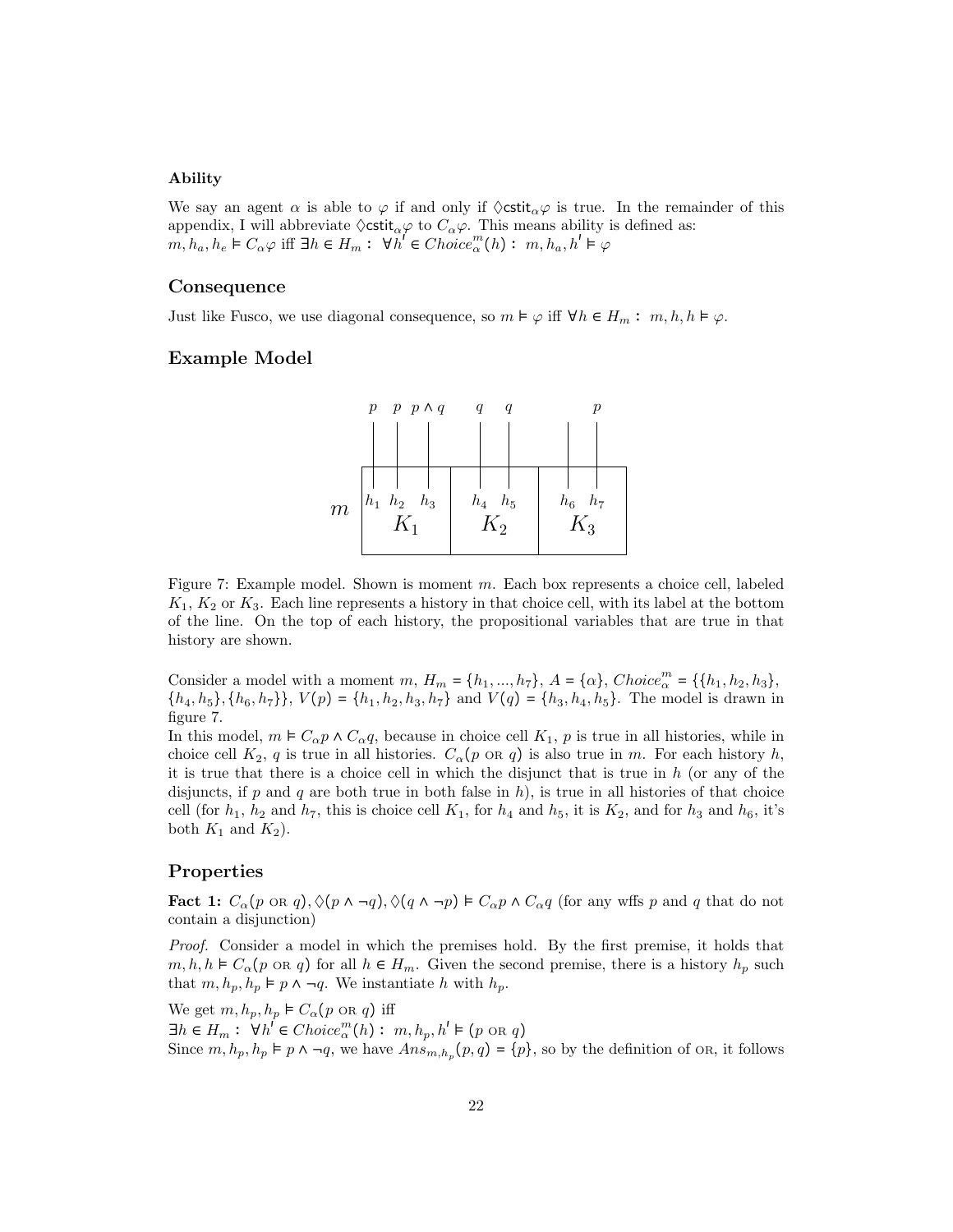that  $\exists h \in H_m: \ \forall h' \in Choice^m_{\alpha}(h): m, h_p, h' \models p$ Since p does not contain a disjunction, the truth of this last statement does not depend on the history-as-actual, so it is equivalent to  $\forall h'' \in H_m: \exists h \in H_m: \forall h' \in Choice^m_{\alpha}(h): m, h'', h' \models p$ , which is the definition of  $\forall h'' \in H_m: m, h'', h'' \models C_{\alpha}p$ And therefore  $m \models C_{\alpha} p$ .

Using the third premise, we can make an analogous argument to show  $m \models C_{\alpha} q$ . Fact 2:  $(\varphi \text{ or } \psi), \Diamond(\varphi \land \neg \psi), \Diamond(\psi \land \neg \varphi) \nVdash C_{\alpha}(\varphi \text{ or } \psi)$ 



Figure 8: For this model,  $m \models (p \text{ or } q), \Diamond (p \land \neg q), \Diamond (q \land \neg p)$ , but  $m \not\models C_{\alpha}(p \text{ or } q)$ 

*Proof.* Consider the model shown in figure 8, consisting of a moment  $m$  with only one choice cell consisting of histories  $h_1$ , with only p true, and  $h_2$ , with only q true. We instantiate  $\varphi$ with  $p$  and  $\psi$  with  $q$ .

We have  $m \models (p \text{ or } q)$  iff  $m, h_1, h_1 \models (p \text{ or } q)$  and  $m, h_2, h_2 \models (p \text{ or } q)$ . Both these conditions hold, so  $(p \nTheta q)$  is true in this model.

We have  $m \models \Diamond (p \land \neg q)$ , because  $m, h_1, h_1 \models p \land \neg q$ . We also have  $m \models \Diamond (q \land \neg p)$ , because  $m, h_2, h_2 \models q \land \neg p.$ 

We have  $m \models C_{\alpha}(p \text{ on } q)$  iff  $\forall h \in H_m : m, h, h \models C_{\alpha}(p \text{ on } q)$ . We instantiate h with  $h_1$ . We get:

 $m, h_1, h_1 \models C_\alpha(p \text{ or } q)$  iff

 $\exists h \in H_m: \forall h' \in Choice_{\alpha}^{m}(h): m, h_1, h' \models (p \in R)$ 

Since there is only one choice cell, we can instantiate h' with  $h_2$ . We get:  $m, h_1, h_2 \models (p \text{ or } q)$ But this last statement is false, therefore  $m \not\vdash C_{\alpha}(p \text{ or } q)$ 

Fact 3:  $C_{\alpha}\varphi, \Diamond(\varphi \wedge \neg \psi), \Diamond(\psi \wedge \neg \varphi) \nVdash C_{\alpha}(\varphi \vee \psi)$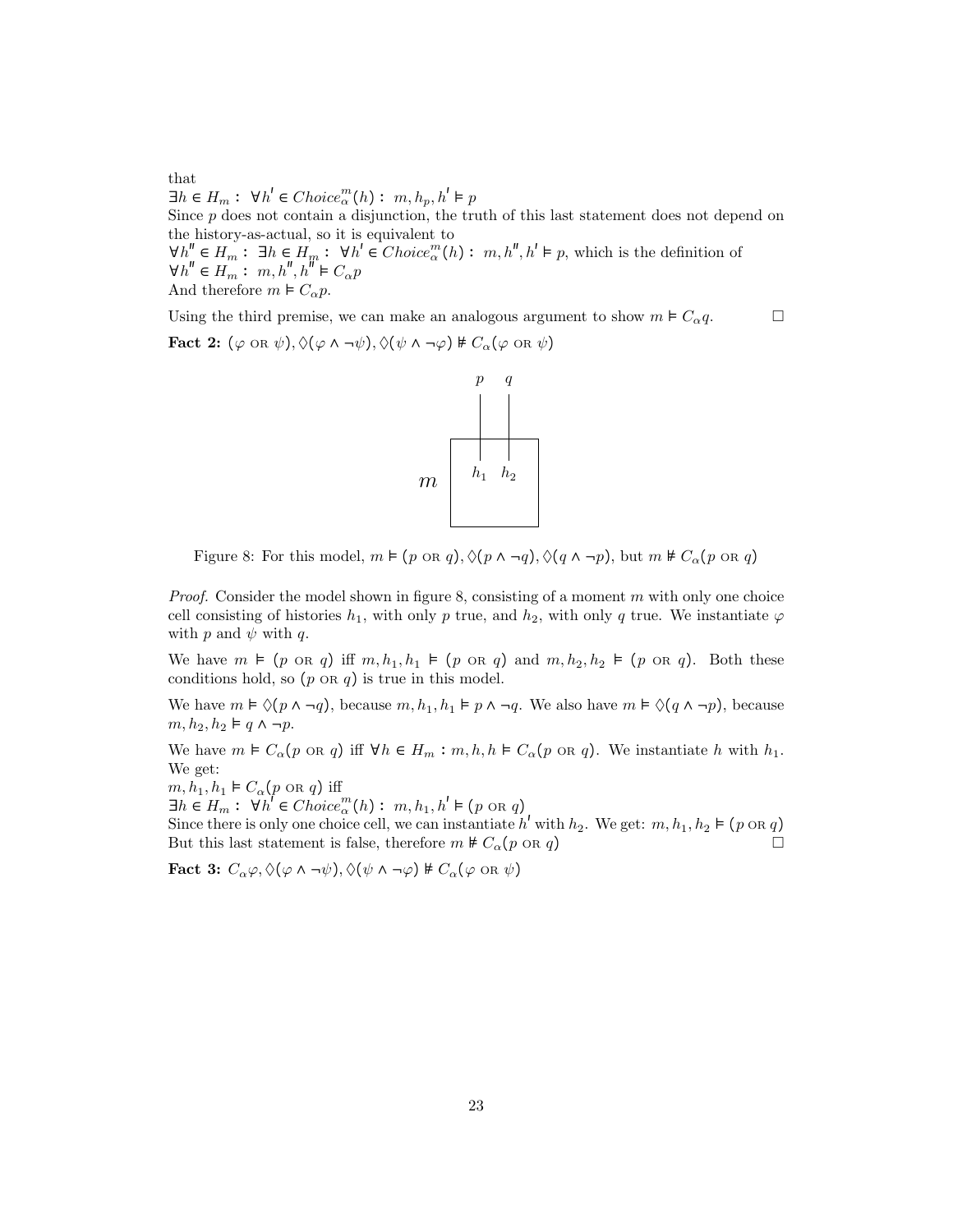

Figure 9: In this model,  $m \models C_{\alpha} p, \Diamond (p \land \neg q), \Diamond (q \land \neg p)$ , but  $m \not\models C_{\alpha} (p \text{ or } q)$ 

*Proof.* Consider the model displayed in figure 9. We instantiate  $\varphi$  with p and  $\psi$  with q.

We have  $m \models C_{\alpha} p$  iff  $\forall h \in H_m: m, h, h \models C_{\alpha} p$  iff  $\forall h \in H_m: \exists h' \in H_m: \forall h'' \in Choice^m_{\alpha}(h'): m, h, h'' \models p$ Which is true if we instantiate  $h'$  with  $h_1$ , so  $m \models C_{\alpha}p$ 

We have  $m \models \Diamond (p \land \neg q)$ , because  $m, h_1, h_1 \models p \land \neg q$ . We also have  $m \models \Diamond (q \land \neg p)$ , because  $m, h_3, h_3 \models q \land \neg p.$ 

We have  $m \models C_{\alpha}(p \text{ or } q)$  iff  $\forall h \in H_m : m, h, h \models C_{\alpha}(p \text{ or } q)$ . We instantiate h with h3. We get:  $m, h_3, h_3 \models C_\alpha(p \text{ or } q)$  iff  $\exists h \in H_m: \forall h' \in Choice_{\alpha}^{m}(h): m, h_3, h' \models (p \in R)$ Since  $Ans_{m,h_3}(p,q) = \{q\}$ , this is equivalent to  $\exists h \in H_m : \forall h' \in Choice^m_{\alpha}(h) : m, h_3, h' \models q$ But no such h exists, therefore  $m \not\vdash C_{\alpha}(p \text{ on } q)$ .

Fact 4:  $\neg C_{\alpha}(p \lor q) \models \neg C_{\alpha}p \land \neg C_{\alpha}q$  (for any wffs p and q that do not contain a disjunction)

*Proof.* Consider some model in which the premise holds. This means that  $m, h, h \models$  $\neg C_{\alpha}(p \text{ or } q)$  for all  $h \in H_m$ . This is true if it is not the case that  $\exists h' \in H_m : \forall h'' \in Choice_{\alpha}^{m}(h') : m, h, h'' \models (p \text{ or } q)$ , which is false iff  $\forall h' \in H_m : \exists h'' \in Choice^m_{\alpha}(h') : m, h, h'' \models \neg (p \text{ or } q) \text{ is true.}$ We can distinguish four cases for  $h$ :

Case 1:  $m, h, h \models p \land \neg q$ . In this case, we have  $Ans_{m,h}(p,q) = \{p\}$ , so this means that  $\forall h' \in H_m: \exists h'' \in Choice^m_{\alpha}(h'): m, h, h'' \models \neg(p \text{ or } q) \text{ is true iff }$  $\forall h' \in H_m : \exists h'' \in Choice^m_{\alpha}(h') : m, h, h'' \models \neg p$ , which means it is not the case that  $\exists h' \in H_m: \forall h'' \in Choice_{\alpha}^{m}(h'): m, h, h'' \models p$ , so this means that  $m, h, h \models \neg C_{\alpha} p$ 

Since p does not contain a disjunction, this final statement is insensitive to both the historyas-actual and the history of evaluation, so we have  $m, h*, h* \models \neg C_{\alpha} p$  for all  $h* \in H_m$ , so  $m \models \neg C_{\alpha} p.$ 

In one of the steps, we proved  $m, h, h'' \models \neg p$  for some  $h'' \in H_m$ . This is insensitive to the history-as-actual, so it must be true that  $m, h''$ ,  $h'' \vDash \neg p$ . This means that there is a history that triggers either case 2 or case 3. These cases both prove  $m \models \neg C_{\alpha} q$ .

Case 2:  $m, h, h \models q \land \neg p$ .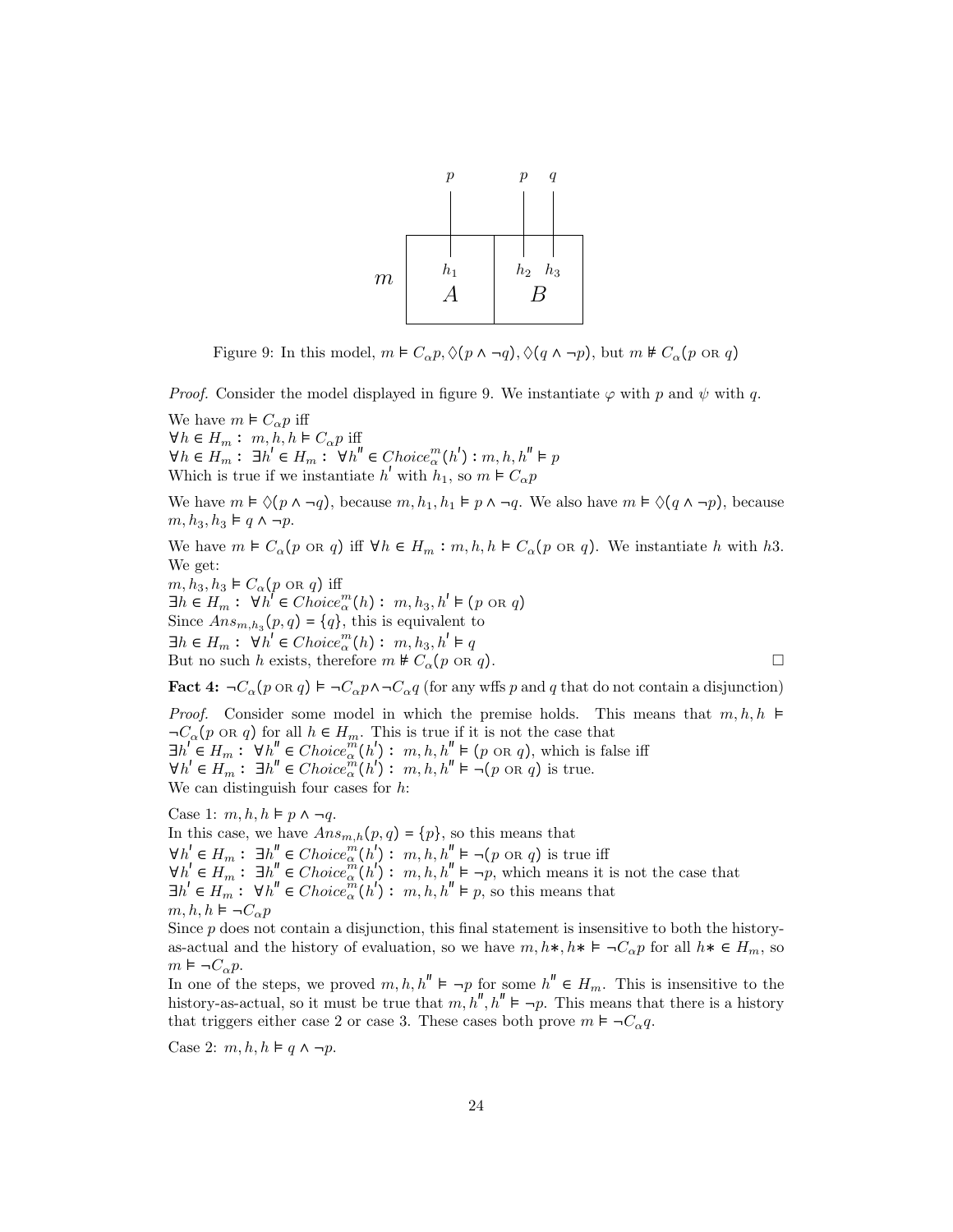This case is similar to case one. With an analogous argument, we can show that  $m \models \neg C_{\alpha} q$ and that there is a history which is either in case 1 or case 3, which prove that  $m \models \neg C_{\alpha} p$ .

Case 3:  $m, h, h \models \neg p \land \neg q$ .

In this case, we have  $Ans_{m,h}(p,q) = \{p,q\}$ , so this means that  $\forall h' \in H_m: \exists h'' \in Choice^m_{\alpha}(h'): m, h, h'' \models \neg(p \text{ or } q) \text{ is true iff }$  $\forall h' \in H_m : \exists h'' \in Choice^m_{\alpha}(h') : m, h, h'' \models \neg p \land \neg q$ 

This case is thus analogous to case 1 and case 2 combined, and using the same argument for both individual disjuncts, it is shown that  $m \models \neg C_{\alpha} p \land \neg C_{\alpha} q$ .

Case 4:  $m, h, h \models p \land q$ .

In this case, we have  $Ans_{m,h}(p,q) = \{p,q\}$ . This case is thus the same as case 3.

In all cases, we have  $m \models \neg C_{\alpha} p \land \neg C_{\alpha} q$ .

Fact 5: If  $m, h, h \models \neg a_1 \land ... \land \neg a_{i-1} \land a_i \land \neg a_{i+1} \land ... \land \neg a_n$ , then  $m, h, h' \models (a_1 \text{ OR } ... \text{ OR } a_n)$ iff  $m, h, h' \models a_i$  (for any wffs  $a_1, ..., a_n$  that do not contain a disjunction).

*Proof.* By induction on the length of  $n$ .

Base Case.  $n = 2$ , so  $(a_1 \text{ OR } a_2)$ . There are two cases: either  $a_i = a_1$  or  $a_i = a_2$ .

Case 1:  $a_i = a_1$ . To show:  $m, h, h' \models (a_1 \text{ OR } a_2) \text{ iff } m, h, h' \models a_1.$ This follows straightforwardly from the definition of OR.

Case 2:  $a_i = a_2$ . This case is symmetric to case 1.

Inductive Case.  $n > 2$ , so  $((a_1 \text{ OR } ... \text{ OR } a_{n-1}) \text{ OR } a_n)$ . There are two cases: either  $a_i \in \{a_1, ..., a_{n-1}\}$  or  $a_i = a_n$ . Induction Hypothesis (IH): if  $a_i \in \{a_1, ..., a_{n-1}\}$ , then  $m, h, h' \models (a_1 \text{ OR } ... \text{ OR } a_{n-1})$  iff

 $m, h, h' \models a_i.$ 

Case 1:  $a_i \in \{a_1, ..., a_{n-1}\}.$ 

To show:  $m, h, h' \models ((a_1 \text{ OR } ... \text{ OR } a_{n-1}) \text{ OR } a_n) \text{ iff } m, h, h' \models a_i.$ 

We have  $m, h, h \models a_i$ , so by the IH,  $m, h, h \models (a_1 \text{ OR } ... \text{ OR } a_{n-1})$ . Also,  $m, h, h \not\models a_n$ . Therefore  $Ans_{m,h}((a_1 \text{ OR } ... \text{ OR } a_{n-1}), a_n) = \{(a_1 \text{ OR } ... \text{ OR } a_{n-1})\}$ . We thus get  $m, h, h' \models$  $((a_1 \text{ OR } ... \text{ OR } a_{n-1}) \text{ OR } a_n)$  iff  $m, h, h' \models (a_1 \text{ OR } ... \text{ OR } a_{n-1})$ , which by the IH is true iff  $m, h, h' \models a_i.$ 

Case 2:  $a_i = a_n$ .

To show:  $m, h, h' \models ((a_1 \text{ OR } ... \text{ OR } a_{n-1}) \text{ OR } a_n)$  iff  $m, h, h' \models a_n$ .

Clearly  $m, h, h \neq (a_1 \text{ OR } ... \text{ OR } a_{n-1})$  since all of the disjuncts are false in h. Also,  $m, h, h \models$  $a_n$ . Therefore  $Ans_{m,h}((a_1 \text{ OR } ... \text{ OR } a_{n-1}), a_n) = \{a_n\}$ . By the definition of OR, it thus follows that  $m, h, h' \models ((a_1 \text{ OR } ... \text{ OR } a_{n-1}) \text{ OR } a_n)$  iff  $m, h, h' \models a_n$ .

Fact 6:  $C_{\alpha}(a_1 \text{ OR } ... \text{ OR } a_n), \Diamond(\neg a_1 \land ... \land \neg a_{i-1} \land a_i \land \neg a_{i+1} \land ... \land a_n) \models C_{\alpha}a_i$  (for any wffs  $a_1, ..., a_n$  that do not contain a disjunction)

Proof. Consider a model in which the premises hold. By the second premise, there is a history  $h_i \in H_m$  in which  $a_i$  is true and all other disjuncts are false. By the first premise, it is true that  $m, h_i, h_i \models C_\alpha(a_1 \text{ OR } ... \text{ OR } a_n)$ , which is true iff  $\exists h \in H_m: \forall h' \in Choice_{\alpha}^{m}(h): m, h_i, h' \models (a_1 \text{ OR } ... \text{ OR } a_n)$ By fact 5, the previous statement is true iff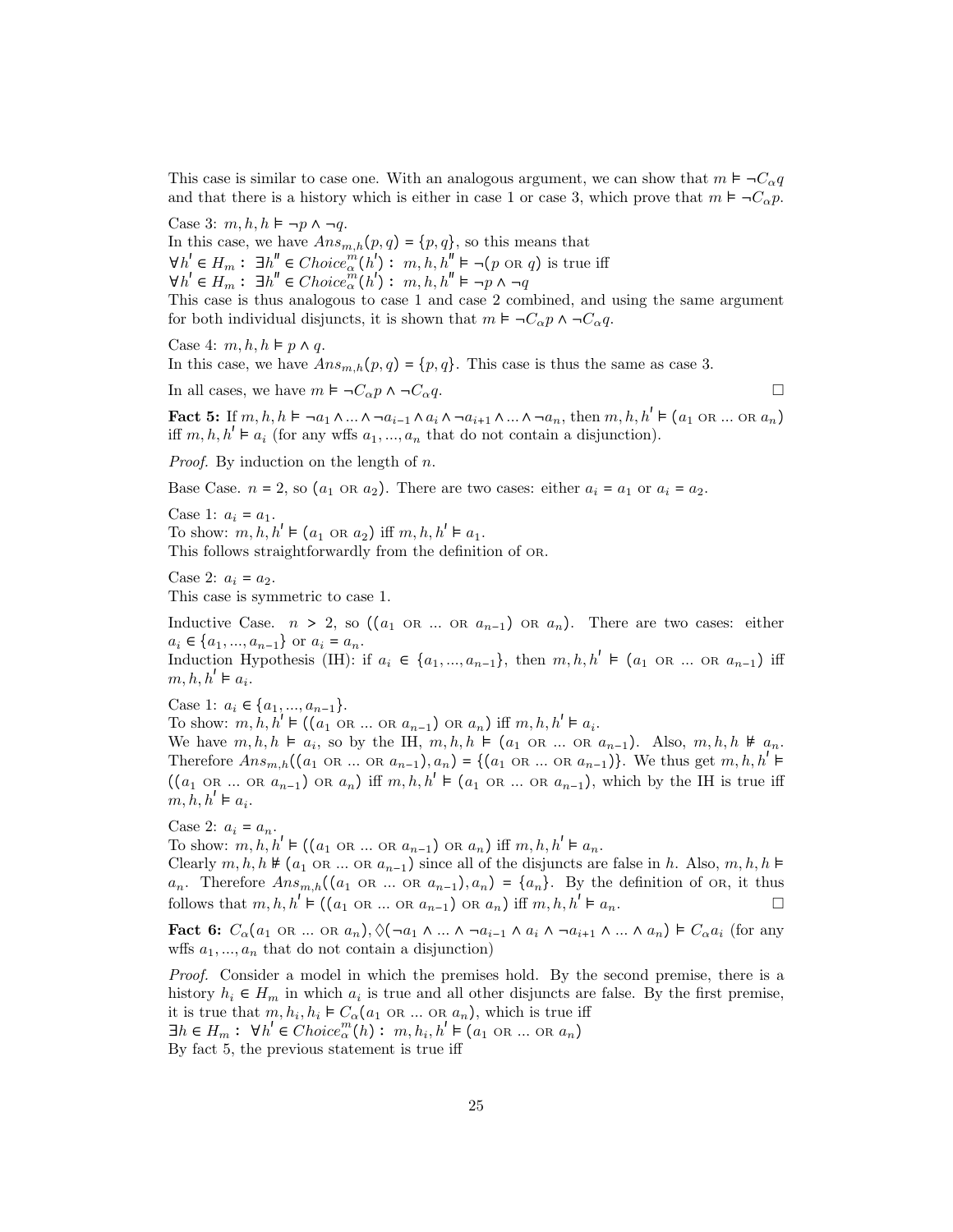$\exists h \in H_m: \ \forall h' \in Choice^m_{\alpha}(h): m, h_i, h' \models a_i$ , so this means that

 $m, h_i, h_i \vDash C_\alpha a_i$  Since  $a_i$  does not contain a disjunction, the previous statement is not sensitive to the history-as-actual or the history of evaluation, so for all  $h \in H_m$  it is true that  $m, h, h \models C_{\alpha} a_i$ , so  $m \models C_{\alpha} a_i$ .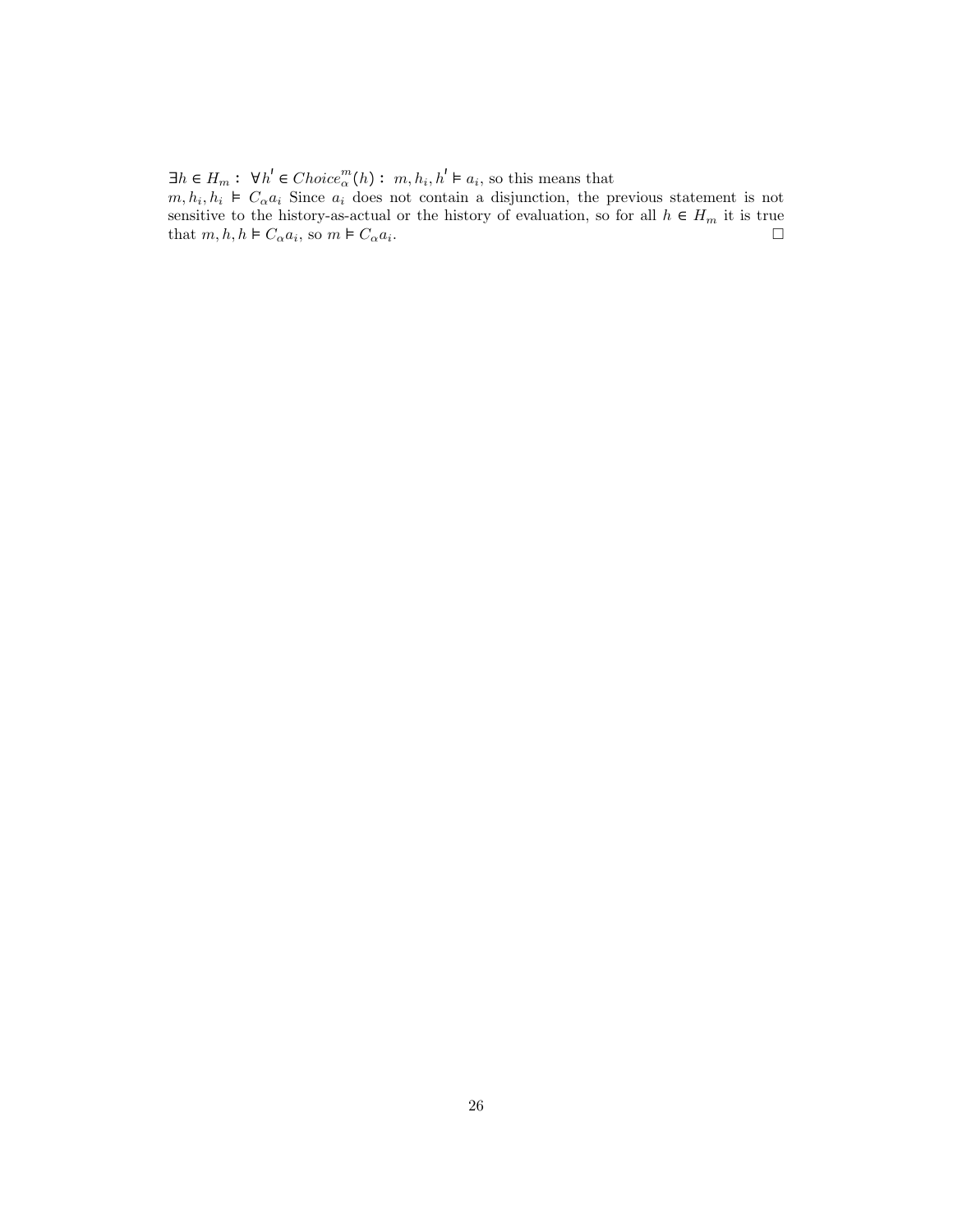### References

- Aloni, M. (2007). Free choice, modals, and imperatives. Natural Language Semantics,  $15(1)$ , 65-94. doi: https://doi.org/10.1007/s11050-007-9010-2
- Barker, C. (2010). Free choice permission as resource-sensitive reasoning. Semantics and Pragmatics, 3(10), 1-38. doi: https://doi.org/10.3765/sp.3.10
- Belnap, N., Perloff, M., & Xu, M. (2001). Facing the future. Oxford University Press.
- Chemla, E. (2009). Similarity: Towards a unified account of scalar implicatures, free choice permission and presupposition projection. Under revision for Semantics and Pragmatics.
- Eckardt, R. (2007). Licensing or. In U. Sauerland & P. Stateva (Eds.), *Presupposi*tion and implicature in compositional semantics. Palgrave Macmillan, London. doi: https://doi.org/10.1057/9780230210752 3
- Fox, D., & Katzir, R. (2020). Notes on iterated rationality models of scalar implicatures.
- Franke, M. (2009). Signal to act: Game theory in pragmatics (PhD thesis). Institute for Logic, Language and Computation, Universiteit van Amsterdam.
- Fusco, M.  $(2020)$ . Agential free choice. *Journal of Philosophical Logic*,  $50(1)$ ,  $57-87$ . doi: https://doi.org/10.1007/s10992-020-09561-w
- Garson, J. (2021). Modal logic. In E. N. Zalta (Ed.), The Stanford encyclopedia of philosophy (Summer 2021 ed.). Metaphysics Research Lab, Stanford University. https://plato.stanford.edu/entries/logic-modal/.
- Geurts, B. (2005). Entertaining alternatives: Disjunctions as modals. Natural Language Semantics, 13 (4), 383–410. doi: https://doi.org/10.1007/s11050-005-2052-4
- Geurts, B. (2010). Quantity implicatures. Cambridge University Press.
- Groenendijk, J., & Stokhof, M. (1982). Semantic analysis of wh-complements. Linguistics and Philosophy, 5(2), 175-233. doi: https://doi.org/10.1007/bf00351052
- Horty, J. F., & Belnap, N. (1995). The deliberative stit: A study of action, omission, ability, and obligation. *Journal of Philosophical Logic*,  $24(6)$ , 583–644. doi: https://doi.org/10.1007/bf01306968
- Horty, J. F., & Pacuit, E. (2017). Action types in stit semantics. The Review of Symbolic  $Logic, 10(4), 617–637. doi: <https://doi.org/10.1017/s1755020317000016>$
- Kamp, H. (1974). Free choice permission. Proceedings of the Aristotelian Society,  $74(1)$ , 57–74. doi: https://doi.org/10.1093/aristotelian/74.1.57
- Kenny, A. (1976). Human abilities and dynamic modalities. In J. Manninen & R. Tuomela (Eds.), Essays on explanation and understanding (pp. 209–232). Springer, Dordrecht. doi: https://doi.org/10.1007/978-94-010-1823-4 11
- Kratzer, A. (1977). What 'must' and 'can' must and can mean. *Linguistics and philosophy*,  $1 (3), 337-355.$  doi: https://doi.org/10.1007/bf00353453
- Kratzer, A., & Shimoyama, J. (2002). Indeterminate pronouns: The view from japanese. In Y. Otsu (Ed.), Third tokyo conference on psycholinguistics (pp. 1–25). Tokyo: Hituzi Syobo.
- Lewis, D. (1982). 'Whether' report. In T. Pauli (Ed.), *Philosophical essays dedicated to* Lennart  $\AA$ qvist on his fiftieth birthday (pp. 194–206). University of Uppsala Press.
- Mandelkern, M., Schultheis, G., & Boylan, D. (2017). Agentive modals. Philosophical Review, 126 (3), 301–343. doi: https://doi.org/10.1215/00318108-3878483
- Meyer, M. C. (2016). An Apple or a Pear. free choice disjunction. The Wiley Blackwell Companion to Semantics. doi: https://doi.org/10.1002/9781118788516.sem070